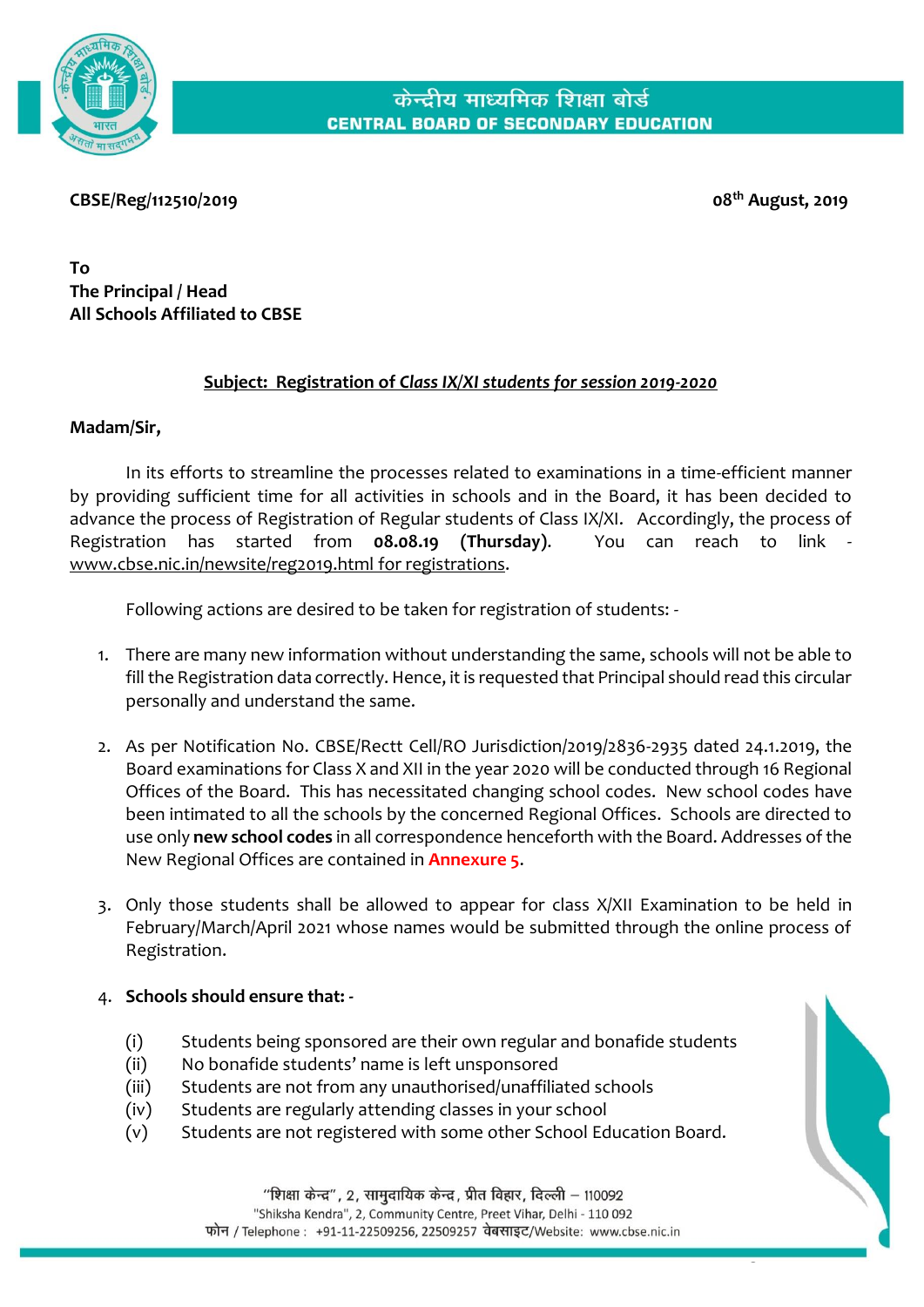In this context please see provisions in para 14.2 under the Affiliation Byelaws, 2018, which are as follows:

**"It is mandatory for every affiliated school to follow the Examination Bye-laws of the Board mutatis mutandis.**

- **14.2.1 Every affiliated school shall present a list of number of students and their particulars in respect of Classes IX, X, XI & XII at the time of beginning of an academic session in the manner prescribed by the board.**
- **14.2.2 No affiliated school shall present the candidates to the Board's examination who are not on its rolls.**
- **14.2.3 No affiliated school shall present the candidates to the Board's examination who are enrolled in an unaffiliated School/Branch.**
- **14.2.4 No affiliated school shall present the candidates to the Board's examination who are on its roll but have not attended the school regularly or do not meet the requirement of minimum attendance for appearance in the Board's examination.**
- **14.2.5 Every affiliated school shall sponsor regularly its bonafide and eligible students in Boards Class X and Class XII examinations from the year mentioned while granting affiliation/upgradation regularly without break or inform with reasons thereof in writing well in time about the non-sponsoring of the candidates.**
- **14.2.6 The school affiliated to the Board shall not send candidates for examination of any other Board/University. It shall prepare candidates for the Secondary and Senior Secondary examinations of the CBSE only."**
- 5. Further, to ensure compliance of Examination and Affiliation Bye-Laws, a letter no.CBSE/CE/PS/2019 dated 08.04.2019 has been issued to the Management of the schools and the copy has been marked to the Principals. Compliance of this letter may be ensured strictly **ANNEXURE-1**.
- **6.** All schools need to ensure that rules of the CBSE are being followed in true sense for registration of Candidates, availability of class rooms and the teachers. In a section 40 students are allowed, and pupil teacher ratio is 1:30. **Further, number of sections cannot exceed the number of sections permitted by the Board.**
- 7. All CBSE affiliated schools are required to register themselves before proceeding for online submission. Schools must use the 'Affiliation Number' as user ID, already available with them.
- 8. Newly affiliated schools should contact the concerned Regional Office of the CBSE for obtaining school code and password, after which schools are advised to change the password for future use and keep it confidential to avoid misuse. Maintaining the safety of the password shall be the sole responsibility of the school.
- 9. Board is extending several exemptions/concessions to candidates with disabilities as defined in the "The Rights of Persons with Disabilities Act 2016" In this context, Notification No. CBSE/Coord/112233/2019 dated 12.04.2019 issued by the Board is available at link[http://cbse.nic.in/newsite/attach/CWSN%20April%202019.pdf.](http://cbse.nic.in/newsite/attach/CWSN%20April%202019.pdf)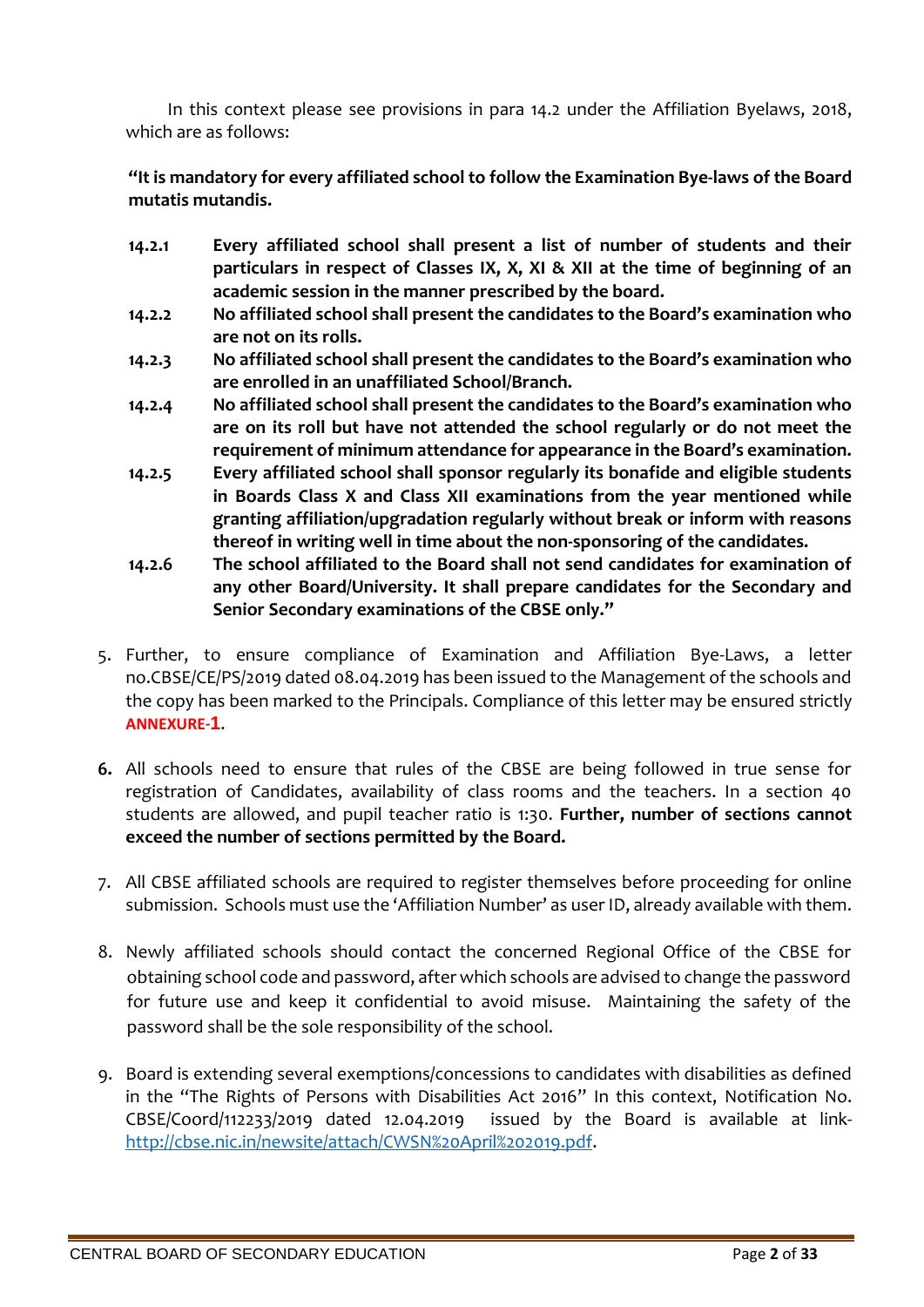### **Features of this year's Online Registration system are as under: -**

- 1. Before proceeding for Registration of students, existing schools shall have to update the data on OASIS**.**
- 2. Only those TGTs/PGTs who are teaching Classes IX-X/XI-XII respectively should be shown as TGT/PGT to ensure appointment of eligible evaluators for quality evaluation. Accordingly, in OASIS, classes taught need to be clearly filled in by the schools.
- 3. It may be ensured that the **full names of all the teachers shall be filled in** the OASIS. Abbreviations should not be used.
- 4. New Schools have to first enter the information on the OASIS portal. The information on OASIS should be filled very carefully as schools will not be allowed to change the declared section/strength of students afterwards.
- 5. As per Rule 6.1(a)(iii) of the Examination Bye-Laws, school shall ensure that the student, while seeking admission in a class, satisfies the requirement of age limit (minimum and maximum) as determined by the State/ U.T. Government and applicable to the place where the School is located.
- 6. **Schools are requested to fill in full name of the candidate, mother, father/guardian. Abbreviations should be avoided as they create problems for the students' in future.**
- 7. Class IX/XI examinations have to be conducted internally by the schools.
- 8. All Independent Schools situated in India have to deposit Sports Fee of Rs.10,000/- alongwith registration fee. This fee will be collected through the Online system by default. No separate sports fee is required to be sent by the schools situated in India to concerned Regional Office.
- 9. As per Circular No. CBSE/ Dir.(Training & Skill Edu)/ 2019 dated March 09,2019 Circular No. 13/ 2019 relating to In-service Trainings of Principals and Teachers, the Board in compliance to the provisions of NCF and RTE-2009 has recently amended its affiliation Bye-laws which in addition to making a minimum of 5 days of in-service training programmes per year of teachers mandatory (chapter 16 of the affiliation byelaws), further stipulates that every School shall remit to the CBSE such fee for training of teachers and Principals as prescribed by the Board from time to time (clause 16.4.2 of the affiliation byelaws). Accordingly, each of the private independent school affiliated to CBSE is required to pay a minimum Training Development fee of Rs 10,000 (schools located in India) / Rs.50000 (schools located abroad) annually to CBSE from the session 2019-20 onwards. Online system will automatically add the sports fee with registration fee.
- 10. Schools can complete the registration process by individual entry or uploading filled in excel file provided by the online registration system.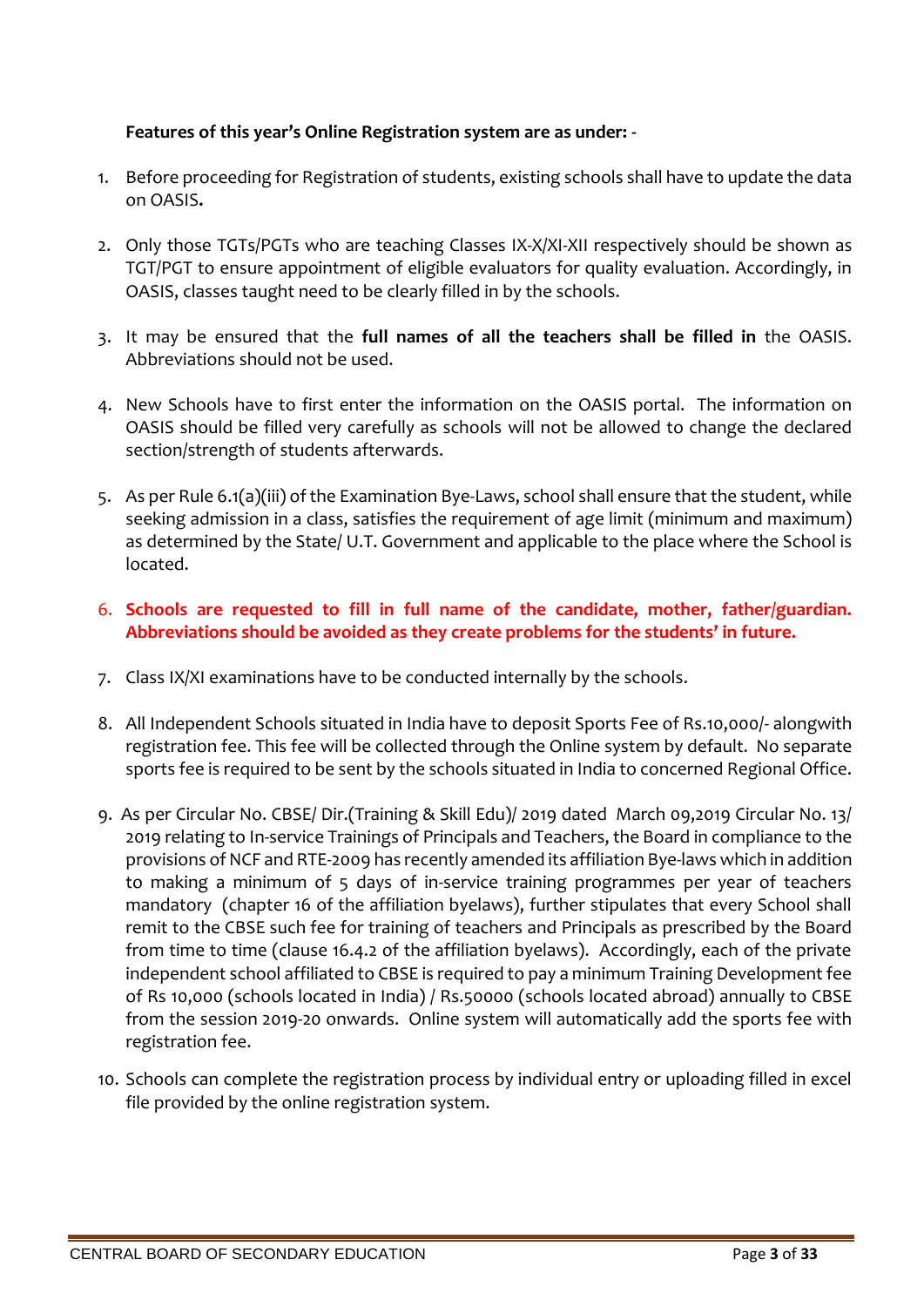- 11. Schools shall have to upload the photographs and signature of their bonafide students in Class IX/XI registration before final submission. Correct procedure for uploading of the photographs and signature is given in **Annexure-2**. The Hardware, software and manpower requirements in schools for effective use of CBSE's IT Applications/Portals is given in **Annexure-3**.
- 12. For Class-IX (Skill) and Class-XI (Academic & Skill), schools are advised to offer only those subjects which have been permitted to them by the Board. In case, school sponsors students in subject(s) other than those permitted by the Board, CBSE shall take following action:
	- (i) Candidates will not be allowed to appear in the examination in those subject(s) in Class X/XII and would be treated as not eligible.
	- (ii) Disaffiliation proceedings shall be started against the school.
- 13. Board has prescribed scheme of studies which is available in the Curriculum on the link <http://cbseacademic.nic.in/curriculum.html> for Secondary and Senior Secondary classes. Schools are required to offer the subjects in adherence with the Scheme of Studies only.
- 14. In accordance with the Scheme of studies, Board has prescribed list of valid/invalid combination of subjects. School should check the combination of subjects before filling in the subjects in the LOC as per **Annexure 4/1(for Class IX/X) and 4/2(for Class XI/XII).** .
- 15. Details of all students should be submitted only in one lot for each fee slab. Partial submission of data will be not allowed in a fee slab. Meaning thereby, in each slot only one list of the students will be accepted
- 16. In case of refund of payment, schools should contact the Regional Office concerned.
- 17. Schools are required to send the signed copy of finalized data of Registration of class IX/XI to concerned Regional Office only. Schools are advised not to send it to CBSE, Preet Vihar, Delhi. **It may be noted that data must be uploaded correctly, because from this year onwards, no updation of data from the hard copy of the Registration will be permitted by the CBSE. Uploading correct data will be the responsibility of the schools.**
- 18. On-line submission shall close at 5.00 PM on the designated dates. Schools are, therefore, advised to complete the online submission well in time to **avoid the possibility of slow connection/failure to connect to server on account of heavy load on internet on the penultimate day or because of any other basis.**
- 19. In the event of any difficulty, concerned Regional Office may be contacted as per jurisdiction/contact details given in **Annexure 5**.

### **Efforts for correct data: -**

It has been observed that students after passing Class X and Class XII are making request to the CBSE to make the corrections/changes in their personal data viz- their name, date of birth, name of their mother and father and to issue revised Educational Documents. Their requests are found to be based on several excuses. These requests are quite difficult to accept by the Schools as well as by the CBSE as these could lead to creation of new identity.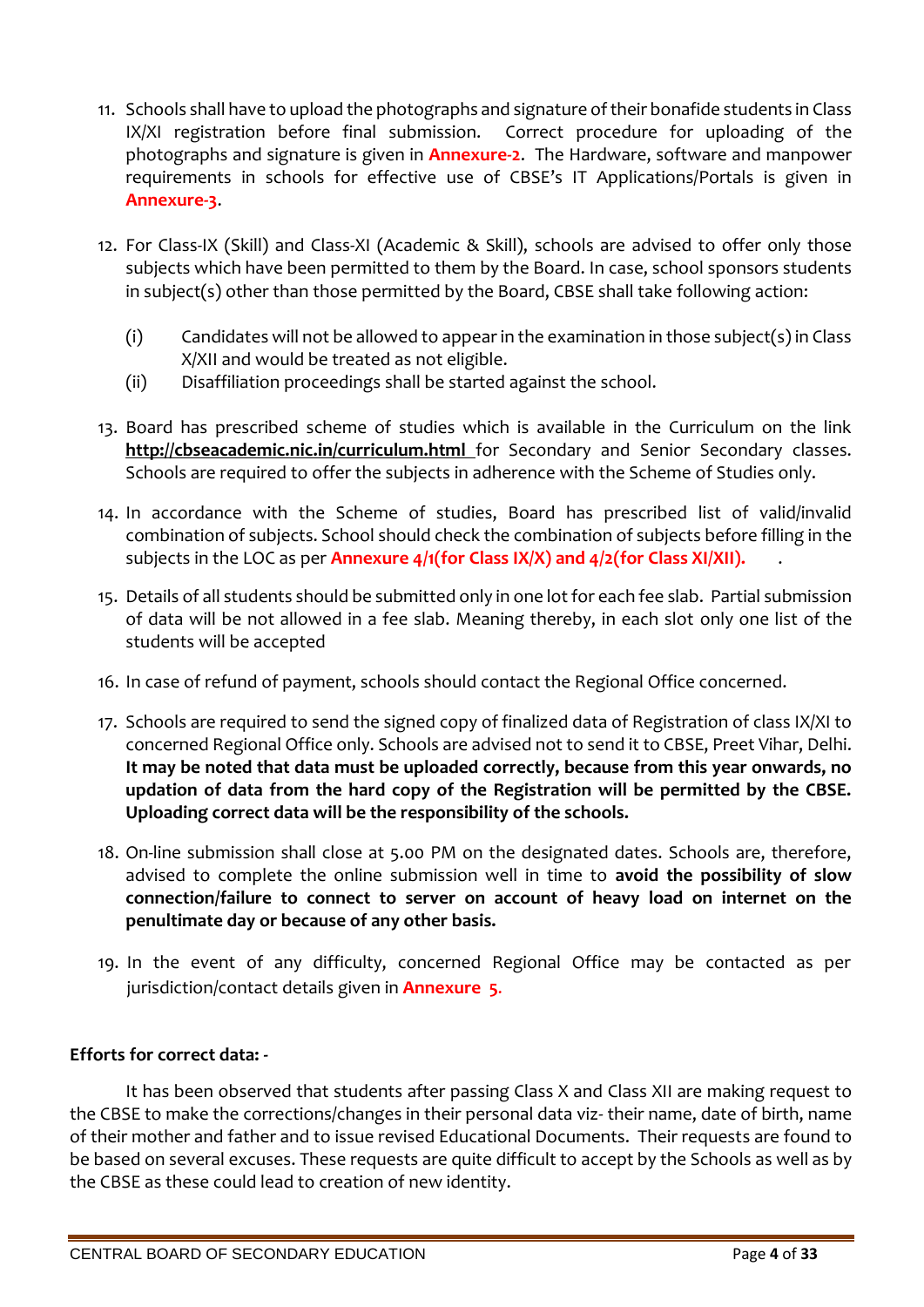CBSE has therefore decided that from the current Class IX (2019-2020) who would appear in Class X in 2021, schools should brief/guide these students about the importance of correct data and precautions to be taken by the students while getting themselves registered in CBSE in Class-IX. CBSE is also making efforts and several checks so that no request from this batch onwards is received by the CBSE for correction of data. In this regards, CBSE will be taking following measures: -

- 1. Request the schools to bring into the notice of the students that how correct data is to be provided for registration.
- 2. Registration details will be provided to the students and the parents in the form of registration card by the school to confirm correctness of details.
- 3. List of Candidate (LOC) will be based on the data provided in Registration record. Parents will sign the LOC as a confirmation of the correctness of data.
- 4. Undertaking about correctness of data on Admit Card by candidate and parent.
- 5. Parents will sign an undertaking at the back of the Class X and XII certificate that they have checked the data and found correct.

Accordingly, schools are requested to guide the students in the following manner:-

- a. Students must give the expanded name of Self and Father / Mother/Guardian. No abbreviations be given.
- b. May check that their data is similar in all the documents like Date of Birth Certificate, School records, Aadhaar and Passport etc.
- c. Mention the name of mother and father as it is in their official/Govt record. Nick name or name through which they are known as in their family may not be mentioned.
- d. They will anticipate the requirement of the surname as when visiting abroad, it may be required by the visiting country to have both name and Surname.
- e. Their Date of Birth is as per Date of Birth certificate and as per school record.
- f. Students should describe their name in full i.e no abbreviated form shall be accepted.

## **While uploading data, schools will be responsible for ensuring the following: -**

- 1. Spelling of name of student/mother/father/Guardian is correct and is as per Admission & Withdrawal Register maintained by the school. It may be ensured that **full name of the candidate/mother/father/guardian be filled to avoid corrections in the future and avoid hardship to the candidate. Abbreviations should not be used.**
- 2. Date of Birth is correct and is as per Admission & Withdrawal Register maintained by the school.
- 3. Subject combinations are correct and as per Scheme of Studies.
- 4. Subject codes should be chosen carefully & especially in the following subjects, codes be chosen correctly:
	- (i) in Class IX: Hindi A (002), Hindi B (085), Urdu A (003), Urdu B (303), Mathematics Standard(041), Mathematics Basic(241).
	- (ii) in Class XI : Hindi Core(302), Hindi Elective(002), English Core(301), English Elective(001) Sanskrit Core(322), Sanskrit Elective(022), Urdu Core(303), Urdu Elective(003).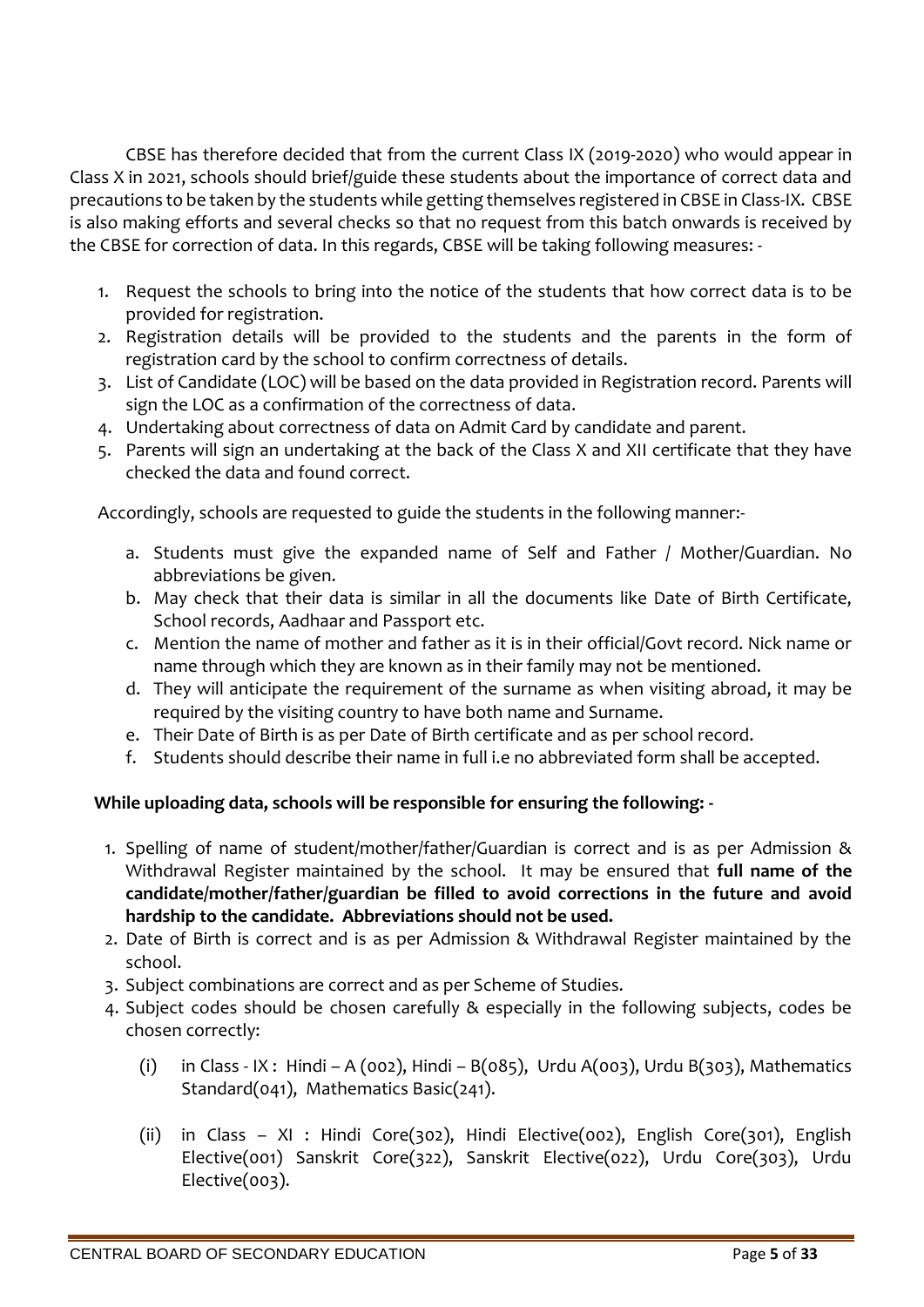### **Submission of data in OASIS:-**

- 1. Schools will also submit data in OASIS without any penalty till 30.9.2019.
- 2. After 30.09.2019, penalty as applicable in 2018 shall be imposed.

It is expected that the schools will read the guidelines carefully, collect the correct data of the students & submit the same also correctly. Their efforts in uploading correct data will help in providing correct subject Question Papers to the candidates & also in providing documents with correct particulars.

For any queries call at CBSE Helpline No. 1800-11-8002 between 9.30 AM - 5.30 PM on all working days.

 **Yours faithfully,** WWW

**(DR. SANYAM BHARDWAJ) CONTROLLER OF EXAMINATIONS**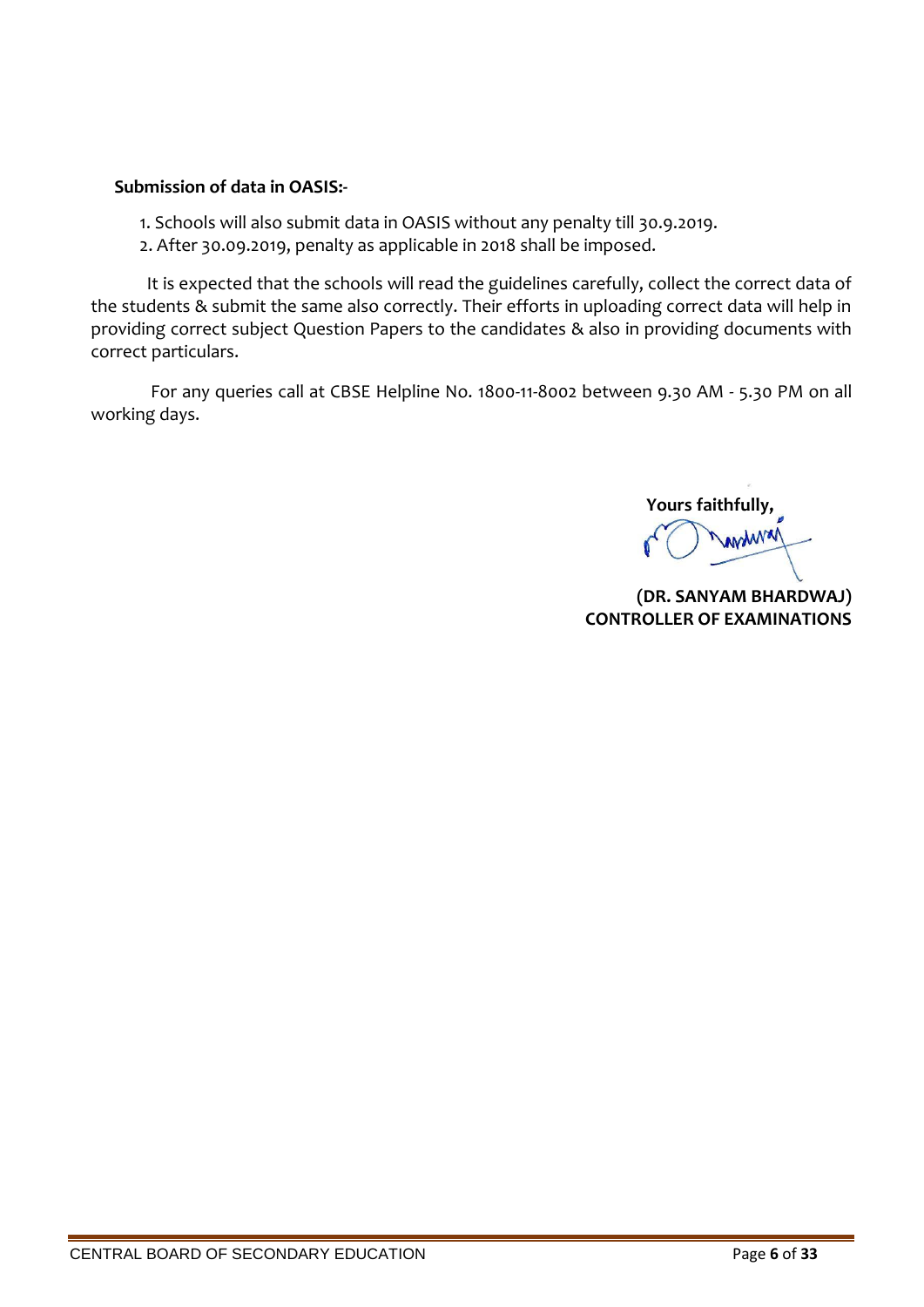| <b>Fee Slab</b>  |                                     | <b>Registration Fee to be remitted</b><br>per Student in INR                                           | Schedule for<br>On-line        | Last date<br>for<br>receiving<br><b>of</b>                       |
|------------------|-------------------------------------|--------------------------------------------------------------------------------------------------------|--------------------------------|------------------------------------------------------------------|
|                  | <b>Schools in</b><br>India          | <b>Schools Abroad</b>                                                                                  | registration<br>of Students    | signed<br>duly<br>copy<br>$\mathsf{m}$<br><b>Regional Office</b> |
| Without late fee | $300/-$ per<br>student              | <b>For Class-IX</b><br>500/- per student<br><b>For Class-XI</b><br>600/- per student                   | 08.08.2019<br>to<br>15-10-2019 | 31.10.2019                                                       |
| With Late fee    | $300/- + 2000/-$<br>*<br>$= 2300/-$ | <b>For Class-IX</b><br>$500/- + 2000/-$ *= 2500/-<br><b>For Class-XI</b><br>$600/- + 2000/-$ *= 2600/- | 16.10.2019<br>to<br>31.10.2019 | 15.11.2019                                                       |

### **\*Late fee**

- Registration and Examination fee (IX, X, XI,XII) will not be charged from visually impaired candidates.
- All Independent Schools located in India must pay Sports Fee of INR 10000/- per school per year alongwith above registration fee. Online system will automatically add the sports fee with registration fee.
- As per Circular No. CBSE/ Dir.(Training & Skill Edu)/ 2019 dated March 09,2019 Circular No. 13/ 2019 relating to In-service Trainings of Principals and Teachers, the Board in compliance to the provisions of NCF and RTE-2009 has recently amended its affiliation Bye-laws which in addition to making a minimum of 5 days of in-service training programmes per year of teachers mandatory (chapter 16 of the affiliation byelaws), further stipulates that every School shall remit to the CBSE such fee for training of teachers and Principals as prescribed by the Board from time to time (clause 16.4.2 of the affiliation byelaws). Accordingly, each of the private independent school affiliated to CBSE is required to pay a minimum Training Development fee of Rs 10,000 (schools located in India) / Rs.50000 (schools located abroad) annually to CBSE from the session 2019-20 onwards. Online system will automatically add the sports fee with registration fee.

### **Illustration for calculating Late Fee: -**

Fee shall be applicable as per fee schedule i.e. the date on which the data is finalized is taken for account for fee calculation

- (i) If students' details are entered on or before **15thOctober** and finalization of data is done **on 15th October (or earlier)** then NO late fee shall be applicable.
- (ii) If students' details are entered on or **before 15th October** and finalization of data is done **on or after 16 st October** then late fee shall be applicable.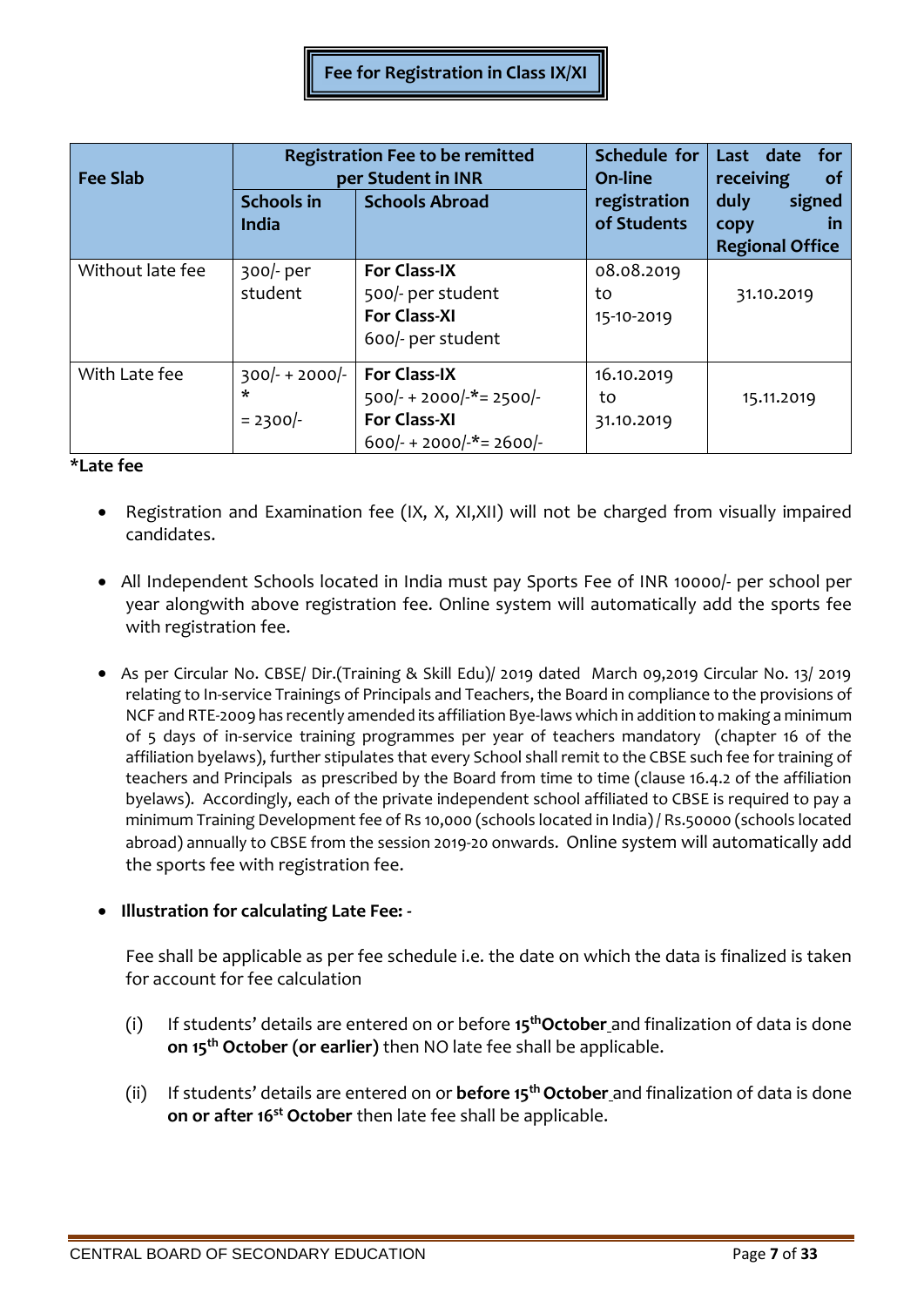### **Fee Payment**

### **(a) Fees for all activities is accepted only through following digital payments modes by CBSE:-**

**In India-** Debit Card / Credit Card / NEFT/ RTGS

**Foreign-** Debit Card / Credit Card / SWIFT

- (b) Before payment of fee, schools can take the print of LOC in the form of check list. Once fee is paid, final LOC will be printed, and no correction could be made in the online or offline mode thereafter.
- (c) As SWIFT updation may take 2-3 days, hence, schools situated outside India are advised to complete their process including payment of the fee in such a way that their process is over before the last date.
- (d) In case of Bank related transaction or non-updation of Fee on server, the schools should contact the respective Bank through which payment was made. Contact details of Banks is given on CBSE website. Generally, Bank shall be requiring following information to resolve the issue of non updation of fee hence, be kept ready before getting in touch with the Bank:-
	- (i) Mode of Payment
	- (ii) Fee Reference No.
	- (iii) Amount deposited
	- (iv) Date of deposit
	- (v) Branch where amount was deposited
	- (vi) Bank reference number (Transaction ID as reflected in Bank account)
	- (vii) Your contact number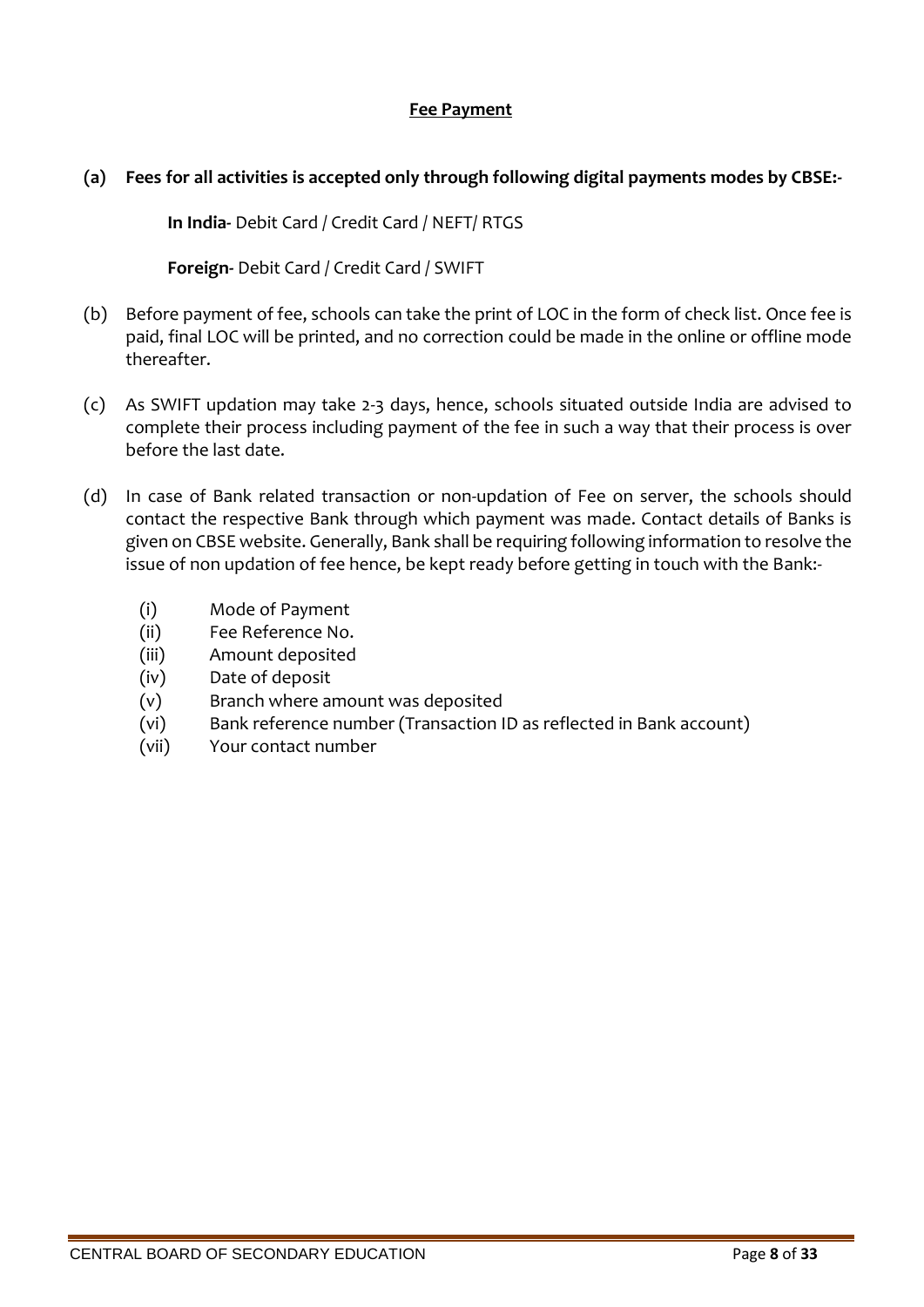### **STEPS IN ONLINE REGISTRATION CLASS IX/XI**

- 1. During the process of Registration school will be required to update the following :-
	- (a) Schools have to enter number of sections and number of students which should be in consonance with the information provided on OASIS. This information should be filled very carefully in OASIS as schools will not be allowed to change the declared section/strength afterwards.
	- (b) School Details:

 Any correction in School details such as Principal Name, Phone Number, Experience, School website, valid Email address for future communications, Name of person(s) along with designation, authorized to submit students' details online should be updated.

(c) Updation of Teacher Training Details:

 This option can be used to give mandatory details about the teacher training details in the schools. The details can be filled only once and hence should be done carefully. The printed hardcopy of the details should be submitted along with Final List in the concerned Regional Office.

- 2. Method of Uploading individual entry and uploading Excel file in lot:
	- (a) Schools having few students in class IX/XI can enter the details directly on the website by individual entry.
	- (b) For bulk entry, schools can optionally download the excel file by clicking the option 'Download Excel File'. Following may be kept in mind while filling data in excel file:-
	- SCHOOLS SHOULD NOT CHANGE THE FORMAT OF EXCEL FILE OTHERWISE THE STUDENTS DATA WILL NOT BE UPLOADED PROPERLY.
	- SCHOOLS CAN UPLOAD THE DATA THROUGH EXCEL FILE ONCE ONLY. SUBSEQUENT ADDITIONS, CORRECTIONS AND DELETIONS, IF ANY, SHALL HAVE TO BE MADE ONLINE ONLY.
	- The mobile number and E-Mail id on which the candidate can be contacted may be given.
	- After complete entries of the data in excel file and thorough checking, the same may be uploaded by clicking 'Upload Excel File' option. Don't FINALISE the data immediately till you Prepare a Check list and do necessary corrections.
	- The schools should tally and cross check the information submitted carefully and meticulously the details of each student enrolled as per the details available in the Admission and Withdrawal register of the School.
	- Schools are advised to be careful while entering name/Date of birth/other particulars of students.
	- Requests for correction in particulars will be entertained only in accordance with the rules notified vide Notification dated 25.06.2015.
	- The date on which the student's details are finalized shall determine the fee to be paid by the school and shall be generated automatically by the computer.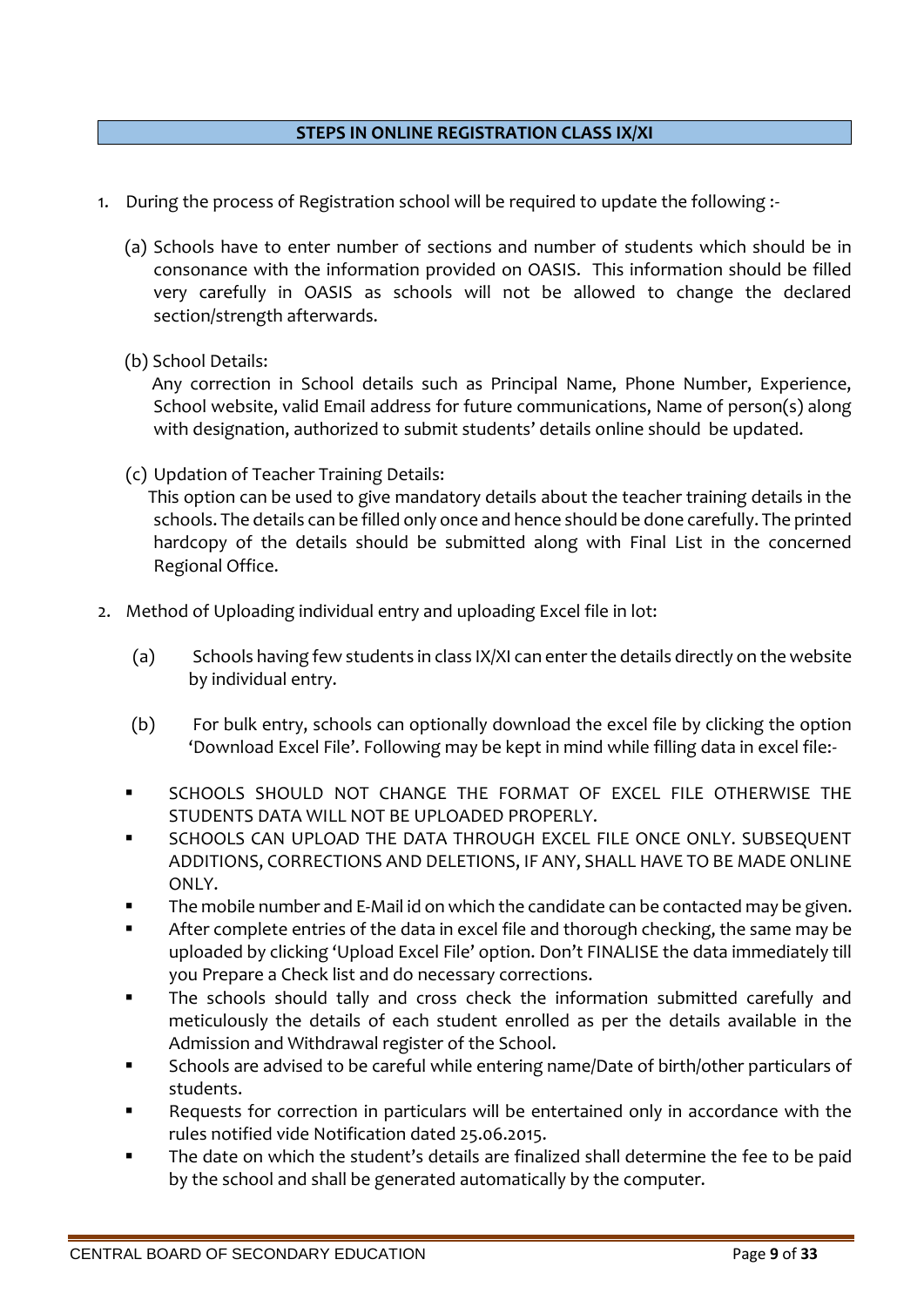- Those having poor connectivity of internet at school are advised to download excel file and make entries in offline mode. Then a text print be taken before uploading. The excel file can be uploaded from a broadband connected computer/cyber café.
- **3.** Check List Printing of Registered Students:
	- a. Schools shall take a print of list of students submitted by choosing the option **"Check list Printing of Registered Students".**
	- b. The printer settings may be set for A4 size paper with Landscape printing with all side margins set to 0.25".
	- c. The heading of this List will be **'CHECK LIST OF STUDENTS REGISTERED FOR CLASS…'**
	- d**.** The details in the list may be compared with the Original Admission and Withdrawal register. Subject Code and Subject Name offered by each student should also be checked.
	- e. When all corrections including spelling mistakes have been noted down, correction have to be carried out online by choosing option **"Correction of Registered List of Students"**.
- **4.** Correction of Registered List of Students:

This activity has three options ADD, MODIFY, DELETE.

- **ADD** : Details of any left out students/ new students can be submitted.
- **MODIFY**: Correction in the already submitted details of the student can be updated/ modified/corrected. The Record No. printed against the student's details is typed and the student's details shall be displayed on the screen. Required updation/ correction/ modification can be typed against the particular details.
- **DELETE**: Already submitted details of the student can be removed from the list completely by typing the Record No. printed against the student's detail whose details are to be removed from the list. Student's details shall be displayed on the screen before deletion. Details once deleted can not be recovered and has to be re-entered if needed again by using ADD option.

## **Note: Option "Checklist Printing of Registered Students" and Option "Correction of Registered List of Students" may be repeated any number of times till the list is errorfree.**

- **5**. Finalization of Data and Fee Payment:
	- a. When all corrections including spelling mistakes in candidate/mother/father name have been carried out and the list is error free, finalization of data should be done.
	- b. Finalization of data means no more correction /deletion /modification of data which have been submitted which implying thereby data submitted is final.
	- c. Even after finalization of first lot of data (excel file) addition of more students is possible in the next lot (by individual entry online) provided the date of submission of details is within the time schedule the limit of number of students informed is not reached for the new lot fee shall be as per fee schedule for that period.
	- d. A school can add students in maximum 5 lots (One lot of Excel uploading & 4 times individual online entries).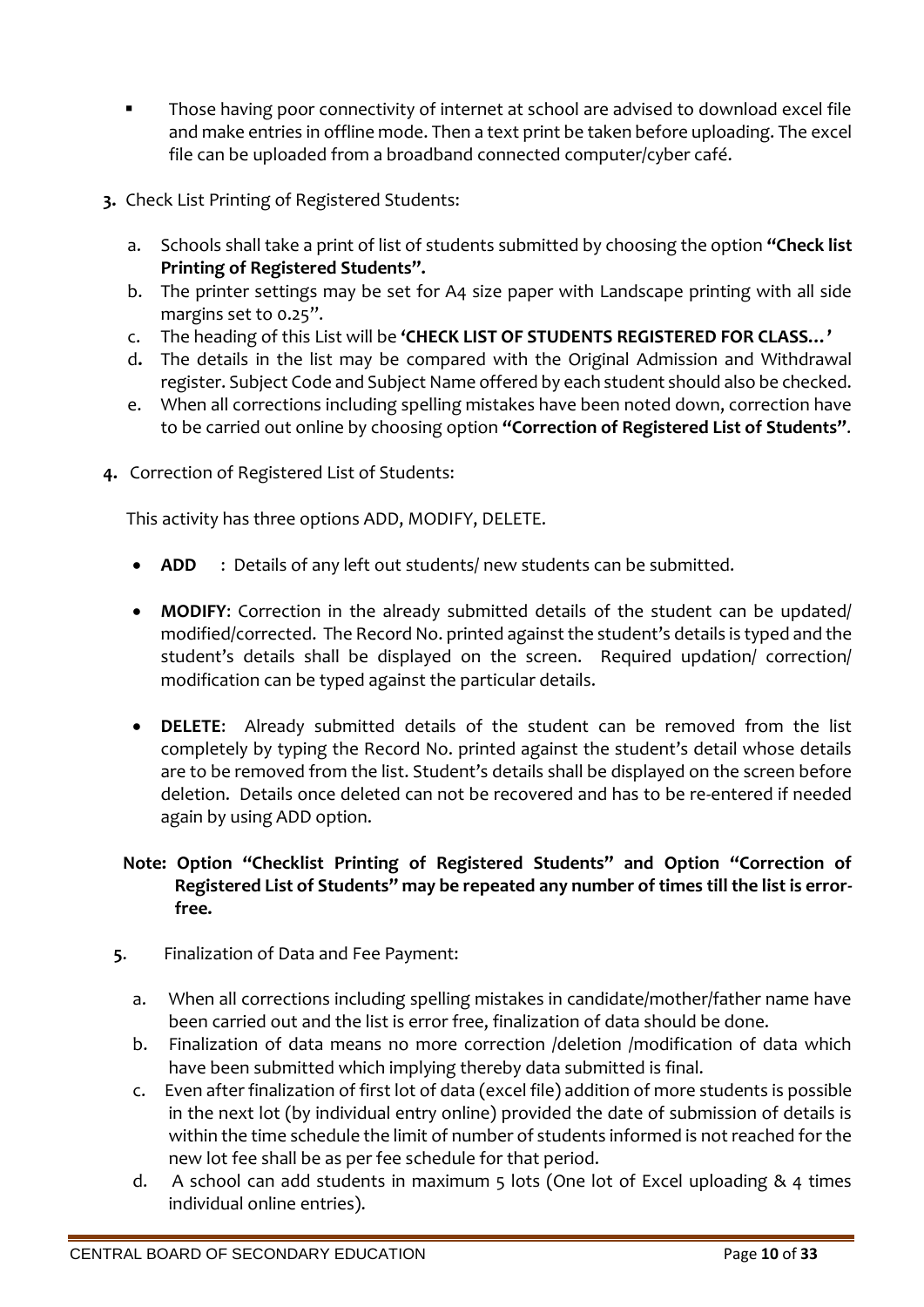- e. After finalization of data, the requisite fee is to be deposited electronically as per available modes of payment. Kindly refer to Fee page.
- 6. Printing of Final List of Registration of Students:
	- a. Final list cannot be generated unless fee is deposited. Schools shall take printout of Final list of registered students.
	- b. The heading of this List will be **'FINAL LIST OF STUDENTS REGISTERED FOR CLASS** ...
	- c. Once Final list is generated, no more addition, deletions or corrections can be made on this data.
	- d. The printer settings may be set for A4 size paper with Landscape printing with all side margins set to 0.25"
	- e. The Schools shall firmly affix recent high contrast passport size preferably black & white photograph of the students which clearly indicates the name of the student along with the date of taking the photograph (photograph should have been taken on or after 1st April of the academic session) with gum/adhesive (not to be pinned or stapled) in the space provided against student's information and obtain signature of the student in the space earmarked for it.
	- f. A photocopy of the Final printout with Student's signature and photograph should be retained by the School as office copy.
- 7. Dispatch of Final list to CBSE Regional Office:
	- a. School shall send the following to the Regional Office Concerned:-
		- (i) Final List duly signed by Principal, as prepared in para above.
		- (ii) Proof of depositing the fee.

*Note: A photocopy of the all documents sent to Board should be retained by the School as office copy.*

- b. The envelope containing the above should be sent by "SPEED POST" to the Regional officer as per address given in the list. Registration List should not be sent to CBSE, Preet Vihar, Head Office, Delhi.
- c. **Since CBSE has adopted cashless electronic payment for various examination activities school should not pay any amount in cash to any functionary of Bank/ Board to process any application.**
- d. **School should ensure those candidates sponsored by them are actually attending their school. Sponsoring of fake, non-attending candidate will lead to disaffiliation of the school.**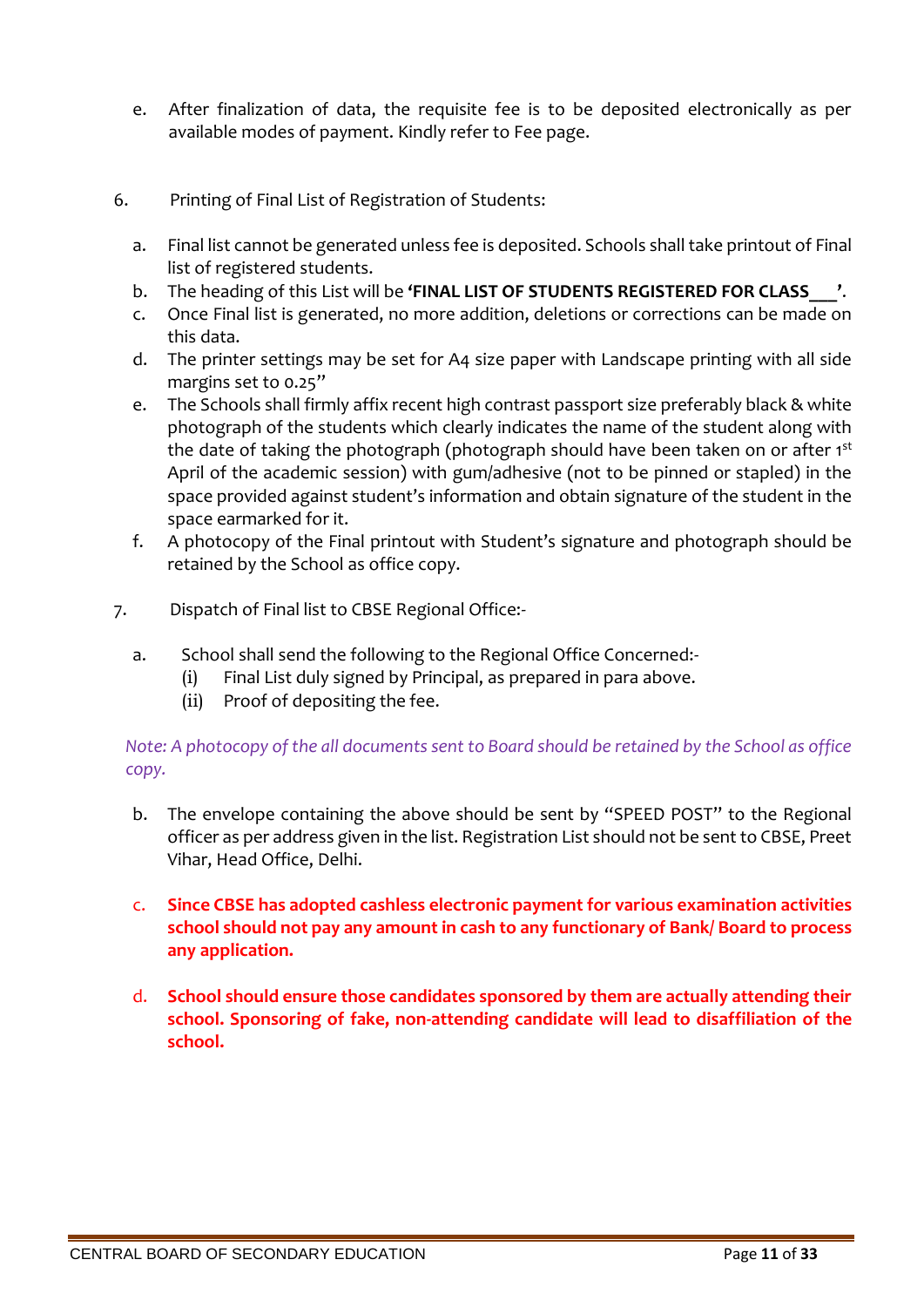अनीता करवल, मा.प्र.से. ЗЛЕДЕН Anita Karwal, IAS





केन्द्रीय माध्यमिक शिक्षा बोर्ड CENTRAL BOARD OF SECONDARY EDUCATION

Dated: 08.04.2019

CBSE/CE/PS/2019

To The President/Secretary/Manager, School Management, Schools affiliated to CBSE

#### Subject: Strict compliance of Examination Bye-laws for admissions/candidature regarding.

Dear Sir / Madam,

The Board examinations along with the School examinations are now over. The result of Board Examinations is expected in the third week of May, 2019. However, result of school examinations have been declared and based on their performance, students have been promoted to next class. Most schools have already commenced their academic session 2019-2020. This is also the time when new admissions will be done in all classes, including classes IX to XII.

You are aware that there are specific rules and regulations for the purpose of admissions in Classes IX to XII. The important provisions are as follows which are mandatory for every school to follow mutatis mutandis:-

- Every affiliated school shall present a list of exact number of students and  $14.2.1$ Every affiliated school shall present a list of exact number of students and<br>their particulars in respect of Classes IX, X, XII at the time of beginning of an academic session in the manner prescribed by the board.
- No affiliated school shall present those candidates to the Board's examination 14.2.2 who are not on its rolls.
- No affiliated school shall present those candidates to the Board's examination 14.2.3 who are enrolled in an unaffiliated School/Branch.
- No affiliated school shall present those candidates to the Board's examination No affiliated school shall present those candidates to the Board's examination.<br>Who are on its roll but have not attended the school regularly or do not meet 14.2.4 who are on its roll but have not attended the school regularly or do not meet<br>the requirement of minimum attendance for appearance in the Board's examination.
- Examination.<br>Every affiliated school shall sponsor regularly its bonafide and eligible<br>students in Boards Class X and Class XII examinations from the year 14.2.5 students in Boards Class X and Class XII examinations from the year<br>mentioned while granting affiliation/upgradation regularly without break, or mentioned while granting affiliation/upgradation regularly without break, or<br>inform with reasons thereof in writing well in time about the non-sponsoring of the candidates.
- The school affiliated to the Board shall not send candidates for examination 14.2.6 The school affiliated to the Board shall not send candidates for the Secondary<br>of any other Board/University, It shall prepare candidates for the Secondary of any other Board/University. It shall prepare candidate and Senior Secondary examinations of the CBSE only.

Contd......2/-

"शिक्षा केन्द्र", 2, सामुदायिक केन्द्र, प्रीत विहार, दिल्ली - 110092

# "Shiksha Kendra" 2, Community Centre, Preet Vihar, Delhi - 110092

"Shiksha Kendra" 2, Community Centre, Prest Vinci, Sensi Para Community<br>Telephone: +91-11-22515826 / E-mail : chmn-cbse@nic.in Website: www.cbse.nic.in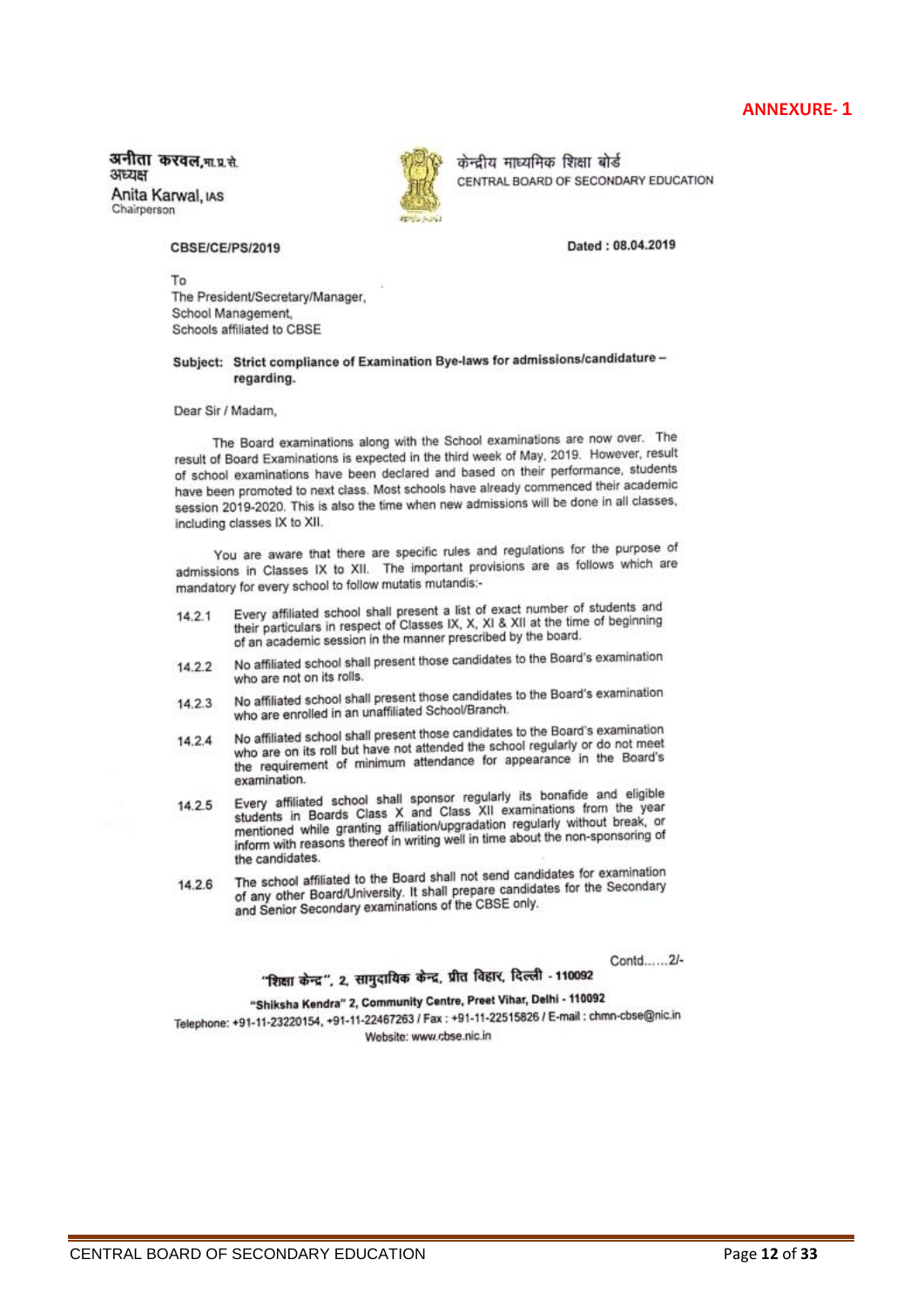अनीता करवल गा प्र.से. зледен Anita Karwal, IAS Chairperson



केन्दीय माध्यमिक शिक्षा बोर्ड CENTRAL BOARD OF SECONDARY EDUCATION

#### $: 2:$

It has been observed that many schools are violating the Examination Bye-laws and Affiliation Byelaws while doing admissions. As CBSE is responsible for imparting quality education and the act of a school disobeying the Examination Bye-laws and/or Affiliation Byelaws is totally in contradiction to the pursuit of quality of education, hence CBSE has been taking strict measures and actions against such schools. Recently 35 candidates of an unaffiliated school which were proposed to be routed through some other school were denied candidature and appearance in Class X Board Examination, and thereafter Hon'ble High Court Punjab and Haryana at Chandigarh was pleased to decide the petition of the said school in favour of CBSE.

Any such act by the school which is contrary to the provisions of the Examination Bye-laws amounts to playing with the life of the young citizens. The Board is of the view that the Management and the School who indulge in such acts are directly responsible for it. CBSE will deal very strictly and speedily with such acts of the schools and Management. In addition to imposing all or any of the penalties mentioned in clauses 12.1.1 to 12.1.9 of the Affiliation Byelaws, 2018, on any school, the Board shall be constrained to take appropriate legal action and may also resort to publishing their name to make the public aware of such schools.

In this backdrop, if you intend to provide admissions in Classes IX to XII in the current session, you are requested to follow the Examination and Affiliation Bye-laws completely to avoid any complications thereafter.

The actions that you will take for abiding by all rules/byelaws/guidelines/directions of the Board, shall go a long way in the imparting of quality education and also in eliminating malpractices from the arena of school education. I look forward for your cooperation and compliance.

ours faithfully

(ANITA KARWAL) **CHAIRPERSON** 

#### "शिक्षा केन्द्र", 2, सामुदायिक केन्द्र, प्रीत विहार, दिल्ली - 110092

"Shiksha Kendra" 2, Community Centre, Preet Vihar, Delhi - 110092 Telephone: +91-11-23220154, +91-11-22467263 / Fax: +91-11-22515826 / E-mail: chmn-cbse@nic.in Website: www.cbse.nic.in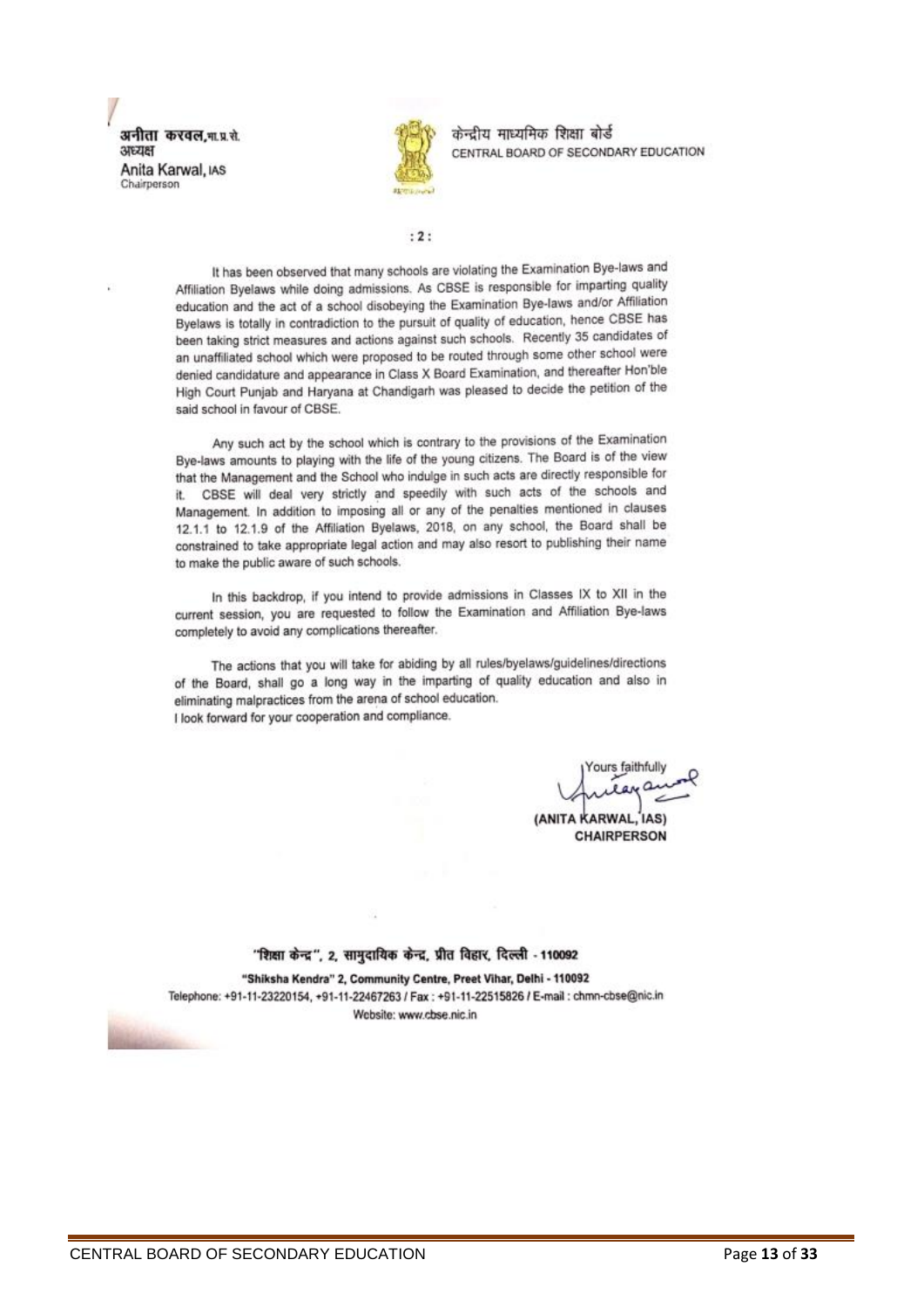### **ANNEXURE-2**

### **STEPS FOR SCANNING AND UPLOADING OF PHOTOGRAPHS**

### **PHOTO TYPE**

- Photo should be in full colour and of high quality to avoid any visible pixels.
- Photo must be taken in the last 6 months.
- Head should be positioned directly facing camera, centered and compose **80% of image**. Photo should capture from slightly above top of hair to middle of chest.



- Subject (candidate) is in clear focus and distinguishable from the background. Solid colour backgrounds are best.
- Eyes must be open and looking at the camera. Glasses must not be tinted unless worn daily for medical purposes.
- The individual's full face must be clearly visible.

#### **METHOD OF UPLOADING PHOTOGRAPH**

### **There are two method for uploading photograph in Registration/LOC Portal:**

- 1. Single Photo Scanning Method
- 2. Multiple Photo Scanning Method

### **1. Single Photo Scanning Method**

- i) Scan the photograph of the candidate and save it as a jpg file
- ii) Please ensure that the size of the photo is passport size within 40 kb limit
- iii) Save the photograph with registration number of the candidate
- iv) Collect all photographs in one folder
- v) Got to CBSE website and login in Registration/LOC portal
- vi) Go to photo upload option
- vii) Select the class for which photograph is to be uploaded and generate list
- viii) Click on the browse button provided against each candidate

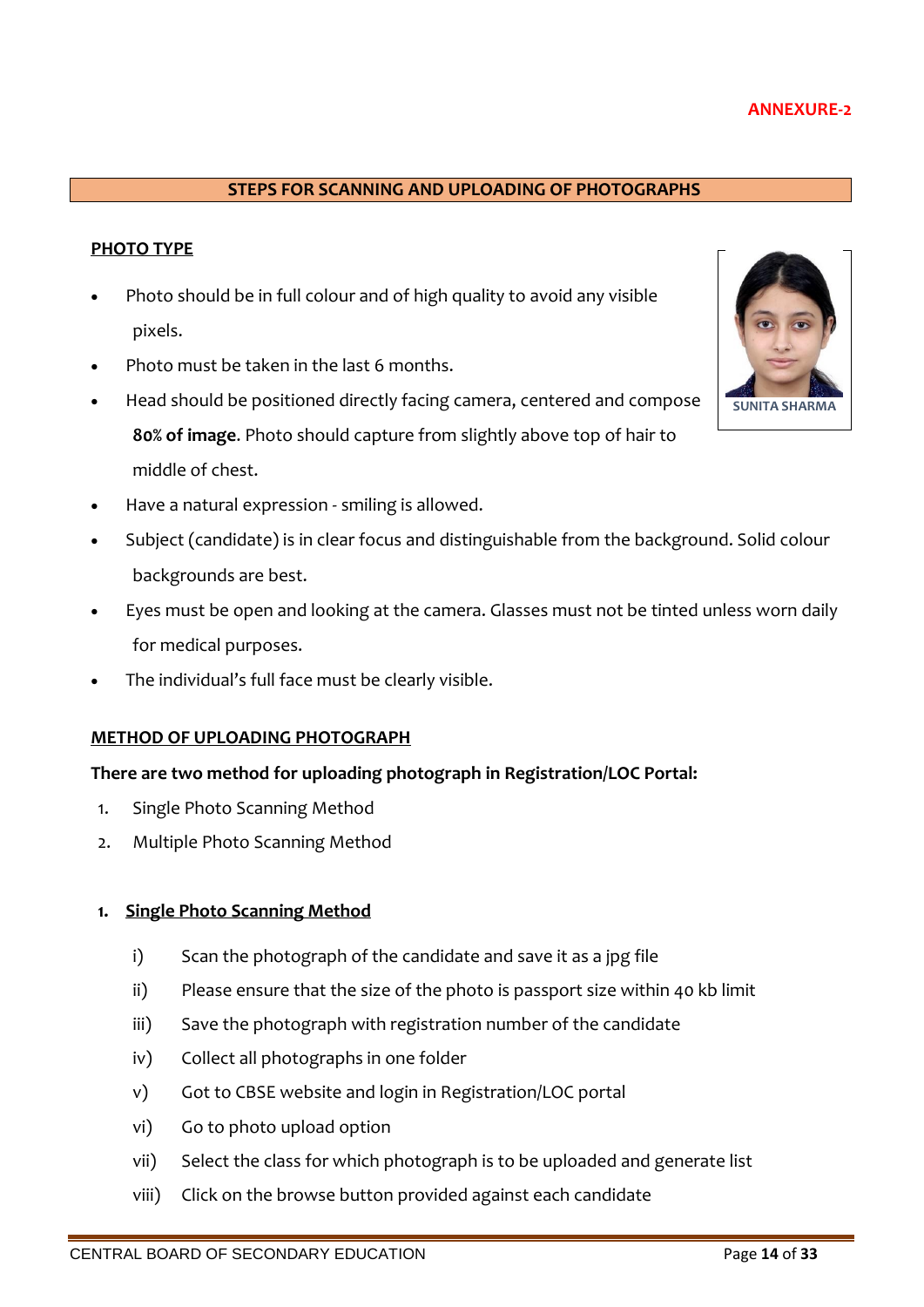- ix) Select the photograph from the folder and click on upload button
- x) Repeat the above step until all photos are upload

### **2. Multiple Photo Scanning Method**

- i) Ensure that all photos are of the same size
- ii) Draw boxes (for 04 or 05 photos in a row) on the plain paper and paste photos in the boxes and scan the page.
- iii) Now open the scanned jpg file in Photoshop/paint or any image editing software
- iv) Resize the complete image to 1500×1200 pixels
- v) Select one candidate's photo from the scanned image by image selection tool and copy it by using Ctrl+C
- vi) Open a new file in the image editor and paste the selected photograph
- vii) Save the new file as jpg file in the photograph folder. Name this file on candidate's registration number.
- viii) Repeat this step for all the photograph s available in the sheet.
- ix) Go to CBSE website and login in Registration/LOC portal
- x) Go to photo upload option
- xi) Select the class for which photograph is to be uploaded and generate list
- xii) Click on the browse button provided against each candidate
- xiii) Select the photograph from the folder and click on upload button
- xiv) Repeat the above step until all photos are uploaded

### **Note:-**

- i) You can generate the check list with photographs to check all photos are correctly uploaded
- ii) In case of correction, you can gain-upload the photograph
- iii) Photos can be changed until date is finalised
- iv) After finalisation photos cannot be change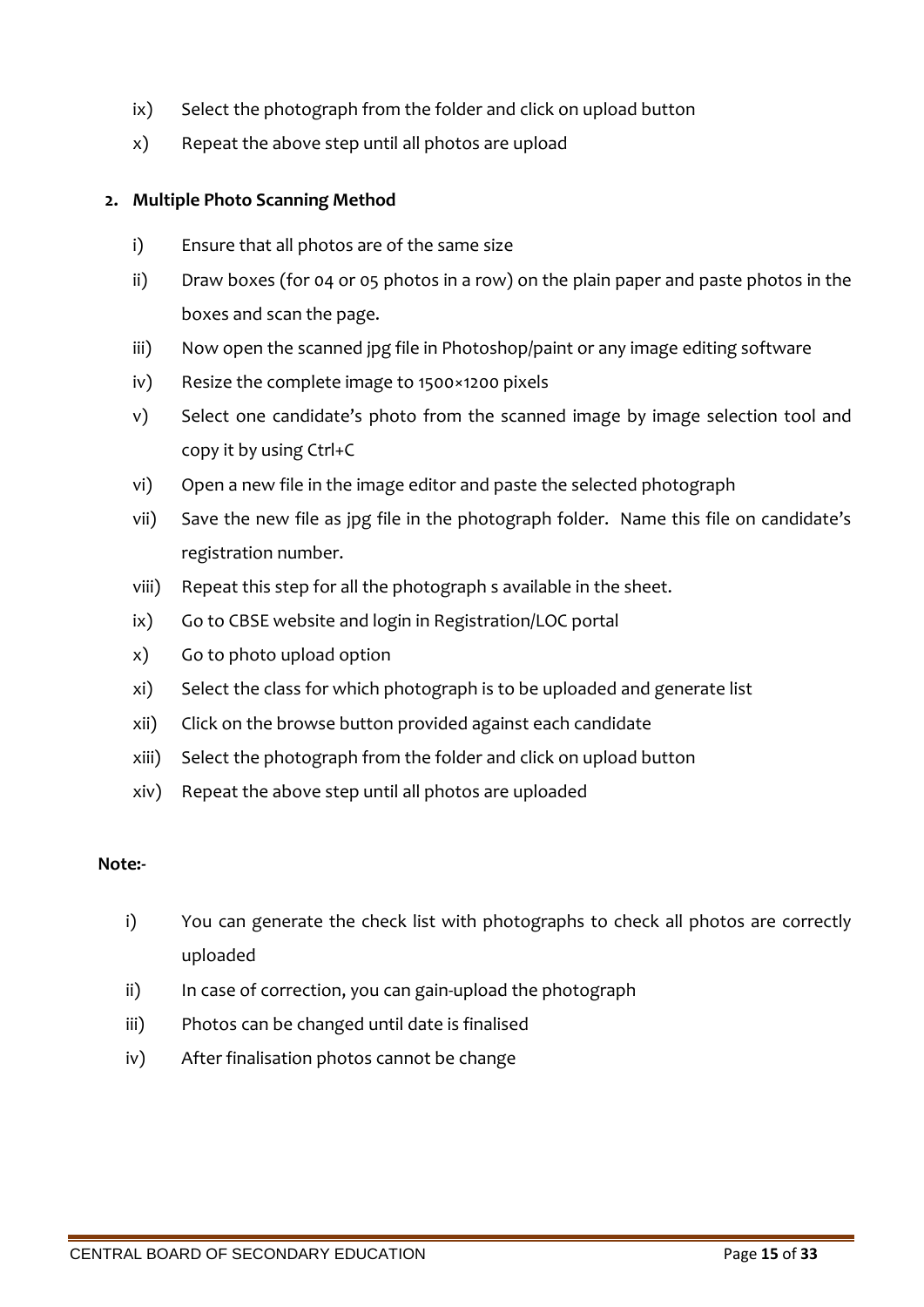### **ANNEXURE 3**

### **HARDWARE, SOFTWARE AND MANPOWER REQUIREMENTS IN SCHOOLS FOR EFFECTIVE USE OF CBSE IT APPLICATIONS/PORTALS**

|                               | <b>SOFTWARE REQUIREMENTS</b>                                                                                                                                                                   | <b>HARDWARE</b>                                                                                                                                                                                                                                                                         | <b>MANPOWER</b>                                                                               |
|-------------------------------|------------------------------------------------------------------------------------------------------------------------------------------------------------------------------------------------|-----------------------------------------------------------------------------------------------------------------------------------------------------------------------------------------------------------------------------------------------------------------------------------------|-----------------------------------------------------------------------------------------------|
|                               |                                                                                                                                                                                                | <b>REQUIREMENTS</b>                                                                                                                                                                                                                                                                     | <b>REQUIREMENTS</b>                                                                           |
| <b>OASIS</b>                  | • WEB BROWSER<br>(PREFERRABLY CHROME<br><b>LATEST VERSION)</b><br>• MICROSOFT EXCEL<br>(PREFERABLY 2010 OF<br><b>HIGHER VERSION)</b>                                                           | COMPUTER/LAPTOP WITH .<br>$\bullet$<br>AT LEAST 2GB RAM<br><b>GOOD INTERNET</b><br>$\bullet$<br>CONNECTIVITY<br>(BROADBAND/LEASE<br>LINE/WIFI DONGLE)<br><b>MOBILE PHONE WITH</b><br>$\bullet$<br><b>GPS FACILITY (FOR GEO-</b><br>TAGGING)<br>UPS (IN CASE OF<br>$\bullet$<br>DESKTOP) | PERSON WITH GOOD<br><b>KNOWLEDGE OF</b><br><b>MICROSOFT EXCEL &amp;</b><br><b>GEO-TAGGING</b> |
| )<br>오                        | • WEB BROWSER<br>(PREFERABLY CHROME<br>LATEST VERSION)                                                                                                                                         | <b>COMPUTER/LAPTOP WITH •</b><br>$\bullet$<br>AT LEAST 2GB RAM<br><b>GOOD INTERNET</b><br>$\bullet$<br><b>CONNECTIVIY</b><br>(BROADBAND/LEASE<br>LINE/WIFI DONGLE)<br><b>MOBILE PHONE WITH</b><br><b>GPS FACILITY (FOR GEO-</b><br>TAGGING)<br>UPS (IN CASE OF<br>DESKTOP)              | PERSON WITH<br><b>KNOWLEDGE OF</b><br><b>COMPUTERS</b>                                        |
| <b>RATION</b><br><b>REGIS</b> | • WEB BROWSER<br>(PREFERABLY CHROME<br>LATEST VERSION)<br>• MICROSOFT EXCEL<br>(PREFERABLY 2010 OF<br><b>HIGHER VERSION)</b><br>• PHOTOSHOPS FOR<br><b>CROPPING OF PHOTOS (IF</b><br>REQUIRED) | COMPUTER/LAPTOP WITH .<br>$\bullet$<br>AT LEAST 2GB RAM<br><b>GOOD INTERNET</b><br>CONNECTIVIY<br>(BROADBAND/LEASE<br>LINE/WIFI DONGLE)<br><b>MOBILE PHONE WITH</b><br><b>GPS FACILITY (FOR GEO-</b><br>TAGGING)<br>UPS (IN CASE OF<br>DESKTOP)                                         | PERSON WITH GOOD<br><b>KNOWLEDGE OF</b><br><b>MICROSOFT EXCEL &amp;</b><br><b>SCANNING</b>    |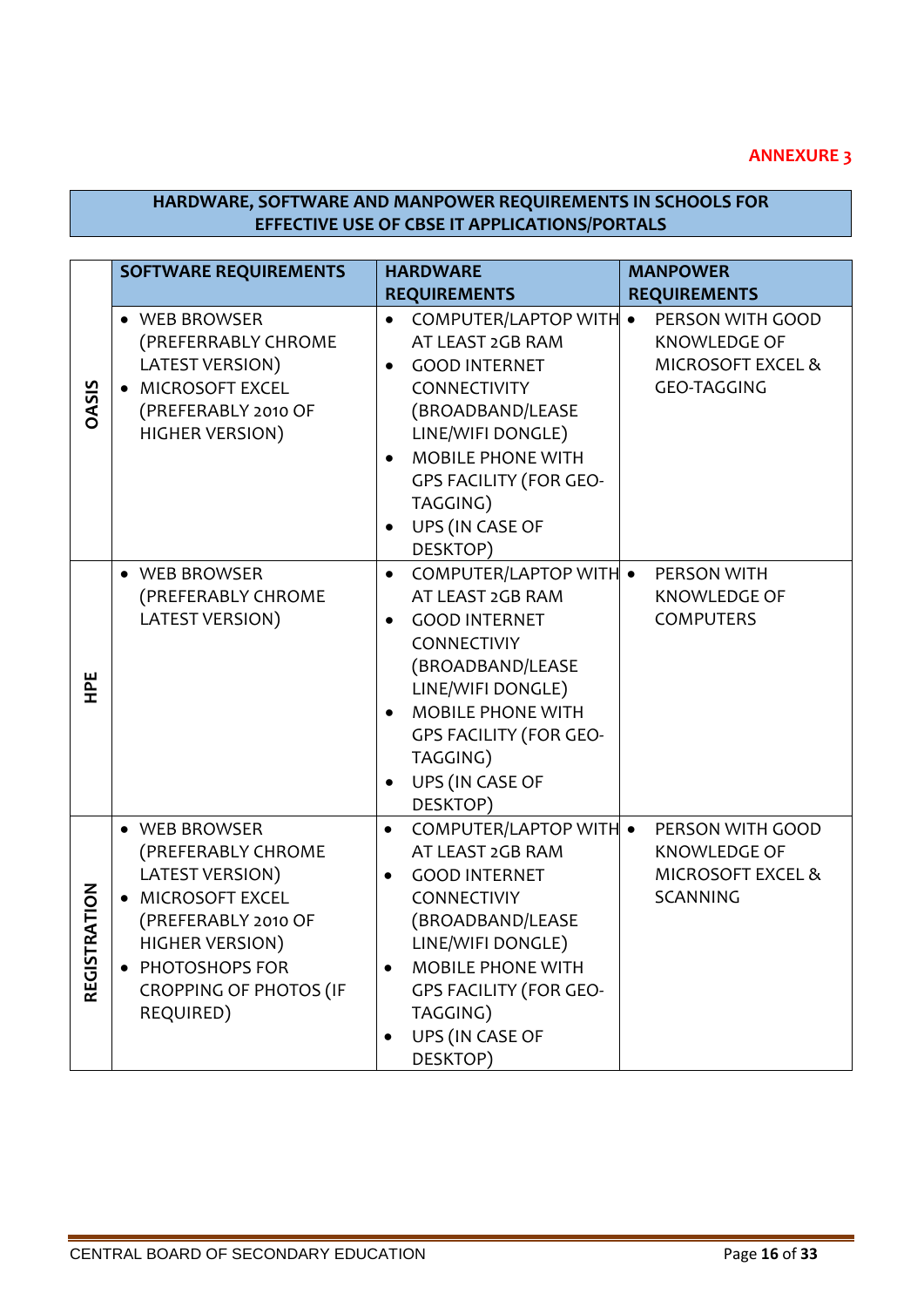| ŏŪ | • MICROSOFT EXCEL<br>(PREFERABLY 2010 OR<br><b>HIGHER VERSION)</b><br>• PHOTOSHOPS FOR<br><b>CROPPING OF PHOTOS (IF</b><br>REQUIRED) | $\bullet$<br>$\bullet$ | COMPUTER/LAPTOP<br>WITH AT LEAST 2GB<br><b>RAM</b><br><b>GOOD INTERNET</b><br><b>CONNECTIVIY</b><br>(BROADBAND/LEASE<br>LINE/WIFI DONGLE) | $\bullet$ | PERSON WITH GOOD<br><b>KNOWLEDGE OF</b><br><b>MICROSOFT EXCEL &amp;</b><br><b>SCANNING</b> |
|----|--------------------------------------------------------------------------------------------------------------------------------------|------------------------|-------------------------------------------------------------------------------------------------------------------------------------------|-----------|--------------------------------------------------------------------------------------------|
|    |                                                                                                                                      | $\bullet$<br>$\bullet$ | <b>MOBILE PHONE WITH</b><br><b>GPS FACILITY (FOR GEO-</b><br>TAGGING)<br>UPS (IN CASE OF<br>DESKTOP)                                      |           |                                                                                            |

| DC                                                    |                          | REQUIRED)                                                                    | (BROADBAND/LEASE<br>LINE/WIFI DONGLE)<br><b>MOBILE PHONE WITH</b><br>$\bullet$<br><b>GPS FACILITY (FOR GEO-</b><br>TAGGING)<br>UPS (IN CASE OF<br>٠<br>DESKTOP)                                 |                                                                                        |  |  |
|-------------------------------------------------------|--------------------------|------------------------------------------------------------------------------|-------------------------------------------------------------------------------------------------------------------------------------------------------------------------------------------------|----------------------------------------------------------------------------------------|--|--|
|                                                       |                          | <b>SOFTWARE</b>                                                              | <b>HARDWARE REQUIREMENTS</b>                                                                                                                                                                    | <b>MANPOWER</b>                                                                        |  |  |
|                                                       |                          | <b>REQUIREMENTS</b>                                                          |                                                                                                                                                                                                 | <b>REQUIREMENTS</b>                                                                    |  |  |
| <b>HERITAGE QUIZE:</b>                                | Stage 1- Registration    | • WEB BROWSER<br>(PREFERABLY CHROME<br>LATEST VERSION)                       | <b>COMPUTER/LAPTOP WITH AT</b><br>LEAST 2GB RAM<br><b>GOOD INTERNET</b><br>$\bullet$<br>CONNECTIVIY<br>(BROADBAND/LEASE<br>LINE/WIFI DONGLE)<br>UPS (IN CASE OF DESKTOP)                        | PERSON WITH<br>$\bullet$<br>GOOD<br>KNOWLEDGE OF<br><b>COMPUTERS</b>                   |  |  |
| <b>HERITAGE QUIZ:</b>                                 | 2-Registration<br>Stage: | • WEB BROWSER<br>(PREFERABLY CHROME<br>LATEST VERSION)                       | COMPUTER/LAPTOP WITH AT<br>$\bullet$<br>LEAST 2GB RAM<br><b>GOOD INTERNET</b><br>$\bullet$<br>CONNECTIVIY<br>(BROADBAND/LEASE<br>LINE/WIFI DONGLE)<br>UPS (IN CASE OF DESKTOP)                  | PERSON WITH<br>$\bullet$<br>GOOD<br><b>KNOWLEDGE OF</b><br><b>COMPUTERS</b>            |  |  |
| <b>SCIENCE</b>                                        | EXHIBITION               | <b>WEB BROWSER</b><br>$\circ$<br>(PREFERABLY<br>CHROME<br>LATEST<br>VERSION) | <b>COMPUTER/LAPTOP WITH</b><br>$\circ$<br>ATLEAST 2GB RAM<br><b>GOOD INTERNET</b><br>$\circ$<br>CONNECTIVITY<br>(BROADBAND/LEASE<br>LINE/<br>WIFI DONGLE)<br>UPS(IN CASE OF DESKTOP)<br>$\circ$ | PERSON<br><b>WITH</b><br>$\circ$<br>GOOD<br>KNOWLEDGE<br><b>OF</b><br><b>COMPUTERS</b> |  |  |
| CENTRAL BOARD OF SECONDARY EDUCATION<br>Page 17 of 33 |                          |                                                                              |                                                                                                                                                                                                 |                                                                                        |  |  |
|                                                       |                          |                                                                              |                                                                                                                                                                                                 |                                                                                        |  |  |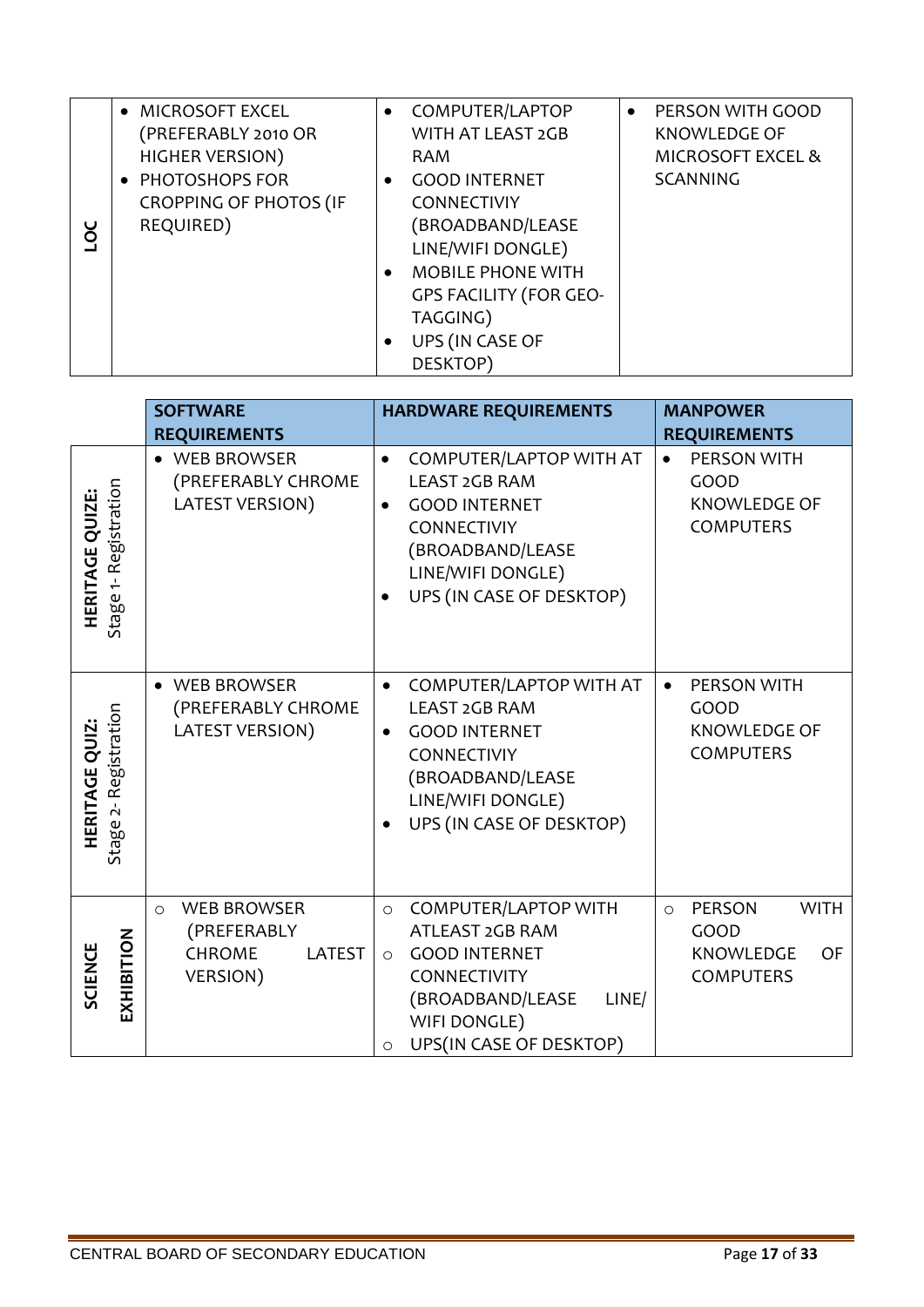|             |       | $\circ$ | <b>WEB BROWSER</b> |        | $\circ$    | <b>COMPUTER/LAPTOP WITH</b> |                 |            | $\circ$ | <b>PERSON</b>    | <b>WITH</b> |
|-------------|-------|---------|--------------------|--------|------------|-----------------------------|-----------------|------------|---------|------------------|-------------|
|             |       |         | (PREFERABLY        |        |            | ATLEAST 2GB RAM             |                 |            |         | GOOD             |             |
| <b>TUDE</b> |       |         | CHROME             | LATEST | $\bigcirc$ | <b>GOOD INTERNET</b>        |                 |            |         | <b>KNOWLEDGE</b> | OF          |
|             | (KYA) |         | VERSION)           |        |            | <b>CONNECTIVITY</b>         |                 |            |         | <b>COMPUTERS</b> |             |
| दे          |       |         |                    |        |            | (BROADBAND/LEASE            |                 | LINE/      |         |                  |             |
|             | JOE   |         |                    |        |            | WIFI DONGLE)                |                 |            |         |                  |             |
| YOUR.       |       |         |                    |        | $\bigcirc$ | LASER                       | <b>PRINTERS</b> | <b>FOR</b> |         |                  |             |
|             | TdV   |         |                    |        |            | MAKING MULTIPLE COPIES      |                 |            |         |                  |             |
| KNOW        |       |         |                    |        |            | OF APTITUDE TEST            |                 |            |         |                  |             |
|             |       |         |                    |        | $\circ$    | UPS (IN CASE OF DESKTOP)    |                 |            |         |                  |             |
|             |       |         |                    |        |            |                             |                 |            |         |                  |             |
|             |       |         |                    |        |            |                             |                 |            |         |                  |             |

| KNOW YOUR APTITUDE<br><b>APTITUDE (KYA)</b> | $(111)$ $-11$ $-11$<br>CHROME<br>LATEST<br>VERSION)                                    | O GOOD INTERNET<br>CONNECTIVITY<br>(BROADBAND/LEASE<br>LINE/<br>WIFI DONGLE)<br>LASER PRINTERS<br><b>FOR</b><br>$\circ$<br>MAKING MULTIPLE COPIES<br>OF APTITUDE TEST<br>UPS (IN CASE OF DESKTOP)<br>$\circ$                                                                                                                                    | <b>OF</b><br><b>KNOWLEDGE</b><br><b>COMPUTERS</b>                                              |
|---------------------------------------------|----------------------------------------------------------------------------------------|-------------------------------------------------------------------------------------------------------------------------------------------------------------------------------------------------------------------------------------------------------------------------------------------------------------------------------------------------|------------------------------------------------------------------------------------------------|
|                                             | <b>SOFTWARE</b><br><b>REQUIREMENTS</b>                                                 | <b>HARDWARE REQUIREMENTS</b>                                                                                                                                                                                                                                                                                                                    | <b>MANPOWER</b><br><b>REQUIREMENTS</b>                                                         |
| OSAMS                                       | WEB<br><b>BROWSER</b><br>$\circ$<br>(PREFERABLY<br><b>CHROME</b><br>LATEST<br>VERSION) | COMPUTER/LAPTOP WITH AT<br>$\circ$<br><b>LEST 2GB RAM</b><br><b>GOOD INTERNET</b><br>$\circ$<br>CONNECTIVITY<br>(BROADBAND/LEASE LINE/<br>WIFI DONGLE)<br>SCANNER (FOR SCANNING<br>$\circ$<br>DOCUMENTS TO UPLOAD)<br>PRINTER (FOR PRINTING<br>$\circ$<br><b>COPY</b><br><b>OF</b><br>HARD<br>DOCUMENTS)<br>UPS (IN CASE OF DESKTOP)<br>$\circ$ | o PERSON<br><b>WITH</b><br>GOOD<br>KNOWLEDGE<br>OF<br><b>COMPUTERS</b><br>&<br><b>SCANNING</b> |
| Bank)<br>¥<br>ADHYAPA<br>(Examiners Data    | <b>WEB BROWSER</b><br>$\circ$<br>(PREFERABLY<br>CHROME<br><b>VERSION</b> )             | O COMPUTER/LAPTOP WITH<br>AT LEST 2GB RAM<br>LATEST $\vert \circ \vert$ GOOD INTERNET<br>CONNECTIVITY<br>(BROADBAND/LEASE<br>LINE/<br>WIFI DONGLE)<br>UPS(IN CASE OF DESKTOP)<br>$\circ$                                                                                                                                                        | PERSON<br><b>WITH</b><br>$\circ$<br>GOOD<br>KNOWLEDGE OF<br><b>COMPUTERS</b>                   |
|                                             | CENTRAL BOARD OF SECONDARY EDUCATION                                                   |                                                                                                                                                                                                                                                                                                                                                 | Page 18 of 33                                                                                  |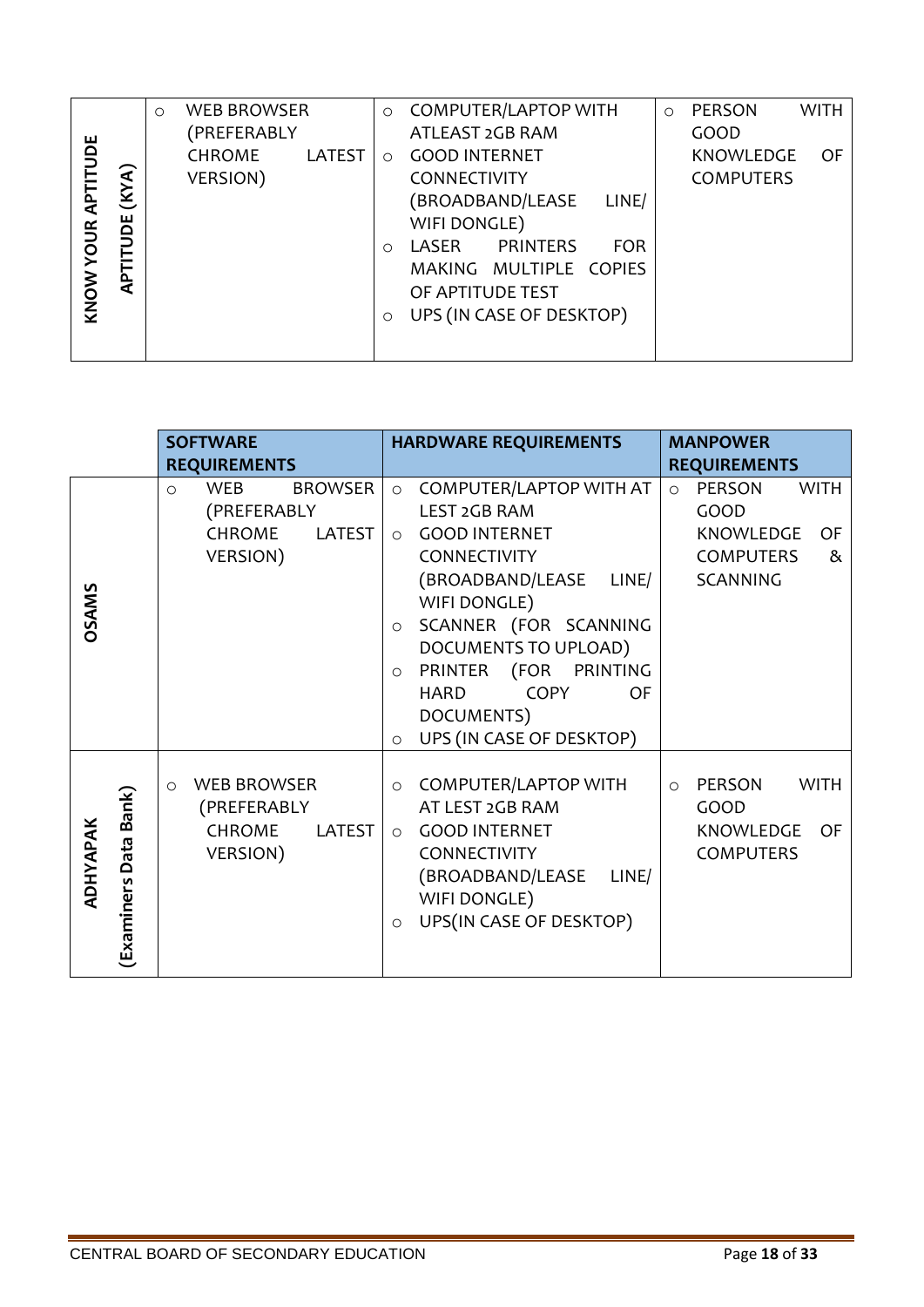| ں<br>ہ     | <b>WEB BROWSER</b><br>$\circ$<br>(PREFERRABLY<br><b>CHROME</b><br><b>LATEST</b><br>VERSION)<br><b>MICROSOFT</b><br><b>EXCEL</b><br>$\circ$<br>(PREFERABLE 2010 OR<br><b>HIGHER VERSION)</b> | <b>COMPUTER/LAPTOP WITH</b><br>$\circ$<br>AT LEST 2GB RAM<br><b>GOOD INTERNET</b><br>$\circ$<br>CONNECTIVITY<br>(BROADBAND/LEASE<br>LINE/<br>WIFI DONGLE)<br>LASSER PRINTER<br>(FOR<br>$\circ$<br>PRINTING HARD COPY OF<br><b>GRADE LIST)</b><br>UPS (IN CASE OF DESKTOP)<br>$\circ$ | <b>PERSON</b><br>WITH<br>$\circ$<br>GOOD<br>KNOWLEDGE<br>0F<br><b>MICROSOFT</b><br>8 <sub>x</sub><br><b>EXCEL</b><br><b>SCANNING</b>         |
|------------|---------------------------------------------------------------------------------------------------------------------------------------------------------------------------------------------|--------------------------------------------------------------------------------------------------------------------------------------------------------------------------------------------------------------------------------------------------------------------------------------|----------------------------------------------------------------------------------------------------------------------------------------------|
| <b>APX</b> | <b>WEB BROWSER</b><br>$\Omega$<br>(PREFERRABLY<br><b>CHROME</b><br>LATEST<br>VERSION)<br><b>MICROSOFT</b><br><b>EXCEL</b><br>$\circ$<br>(PREFERABLE 2010 OR<br><b>HIGHER VERSION)</b>       | COMPUTER/LAPTOP WITH AT<br>$\circ$<br>LEST 2GB RAM<br><b>GOOD INTERNET</b><br>$\circ$<br>CONNECTIVITY<br>(BROADBAND/LEASE<br>LINE/<br>WIFI DONGLE)<br>LASER<br><b>PRINTER</b><br>(FOR<br>$\circ$<br>PRINTING HARD COPY OF<br>AWARD LIST)<br>UPS (IN CASE OF DESKTOP)<br>$\circ$      | <b>WITH</b><br><b>PERSON</b><br>$\circ$<br>GOOD<br><b>KNOWLEDGE</b><br><b>OF</b><br><b>MICROSOFT</b><br>&<br><b>EXCEL</b><br><b>SCANNING</b> |

|        | <b>SOFTWARE</b>               | <b>HARDWARE REQUIREMENTS</b>           | <b>MANPOWER</b>                  |  |
|--------|-------------------------------|----------------------------------------|----------------------------------|--|
|        | <b>REQUIREMENTS</b>           |                                        | <b>REQUIREMENTS</b>              |  |
|        | <b>WEB BROWSER</b><br>$\circ$ | <b>COMPUTER/LAPTOP WITH</b><br>$\circ$ | PERSON<br><b>WITH</b><br>$\circ$ |  |
|        | (PREFERRABLY                  | AT LEST 2GB RAM                        | GOOD                             |  |
|        |                               | <b>GOOD INTERNET</b><br>$\circ$        | <b>KNOWLEDGE</b><br>OF           |  |
|        | <b>CHROME</b>                 | <b>CONNECTIVITY</b>                    | <b>COMPUTERS</b><br>&            |  |
|        | LATEST VERSION)               | (BROADBAND/LEASE<br>LINE/              | <b>SCANNING</b>                  |  |
| e-PARC |                               | WIFI DONGLE)                           |                                  |  |
|        |                               | SCANNER FOR SCANNING<br>$\circ$        |                                  |  |
|        |                               | <b>CANDIDATES PHOTOS)</b>              |                                  |  |
|        |                               | LASER PRINTER<br>(FOR<br>$\circ$       |                                  |  |
|        |                               | PRINTING HARD COPY OF                  |                                  |  |
|        |                               | AWARD LIST)                            |                                  |  |
|        |                               | UPS(IN CASE OF DESKTOP)<br>$\circ$     |                                  |  |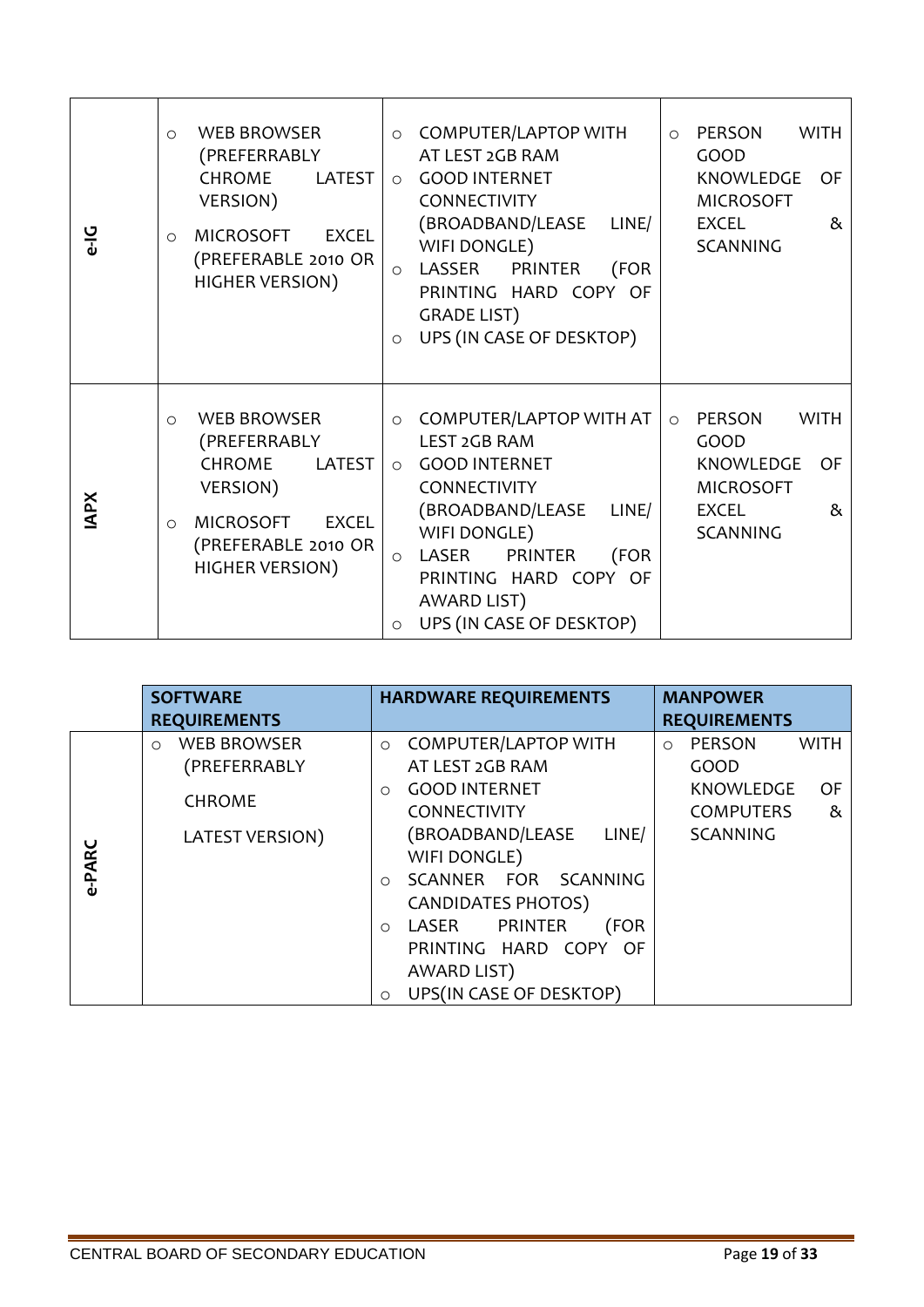|             | <b>WEB BROWSER</b><br>$\circ$          |         | <b>COMPUTER/LAPTOP WITH</b>            | $\circ$ | <b>WITH</b><br>PERSON         |
|-------------|----------------------------------------|---------|----------------------------------------|---------|-------------------------------|
|             | (PREFERRABLY                           |         | AT LEST 2GB RAM                        |         | GOOD                          |
|             | <b>CHROME</b><br><b>LATEST</b>         |         | <b>GOOD INTERNET</b>                   |         | KNOWLEDGE<br><b>OF</b>        |
|             | VERSION)                               |         | CONNECTIVITY                           |         | MICROSOFT EXCEL               |
|             | <b>EXCEL</b>                           |         | (BROADBAND/LEASE LINE/                 |         | & SCANNING                    |
| e-THEORY    | <b>MICROSOFT</b><br>$\circ$            |         | WIFI DONGLE)                           |         |                               |
|             | (PREFERABLY 2010 OR<br>HIGHER VERSION) | $\circ$ | LASER<br><b>PRINTERS</b><br><b>FOR</b> |         |                               |
|             |                                        |         | MAKING MULTIPLE COPIES                 |         |                               |
|             |                                        |         | OF APTITUDE TEST                       |         |                               |
|             |                                        | $\circ$ | UPS (IN CASE OF DESKTOP)               |         |                               |
|             | <b>BROWSER</b><br><b>WEB</b>           | $\circ$ | COMPUTER/LAPTOP<br><b>WITH</b>         | $\circ$ | <b>WITH</b><br><b>PERSON</b>  |
|             | (PREFERABLY<br>CHROME                  |         | ATLEAST 2GB RAM                        |         | GOOD                          |
|             | <b>LATEST VERSION)</b>                 |         | <b>GOOD INTERNET</b>                   |         | <b>KNOWLEDGE</b><br><b>OF</b> |
|             |                                        |         | CONNECTIVITY                           |         | <b>COMPUTER</b>               |
|             |                                        |         | (BROADBAND/LEASE LINE/                 |         |                               |
| e-PARKIKSHA |                                        |         | WIFI DONGLE)                           |         |                               |
|             |                                        | $\circ$ | LASER PRINTER<br>(FOR                  |         |                               |
|             |                                        |         | PRINTING HARD COPY OF                  |         |                               |
|             |                                        |         | CANDIDATE LIST, ADMIT                  |         |                               |
|             |                                        |         | CARDS AND ATTENDANCE                   |         |                               |
|             |                                        |         | SHEETS ETC.)                           |         |                               |
|             |                                        | $\circ$ | UPS (IN CASE OF DESKTOP)               |         |                               |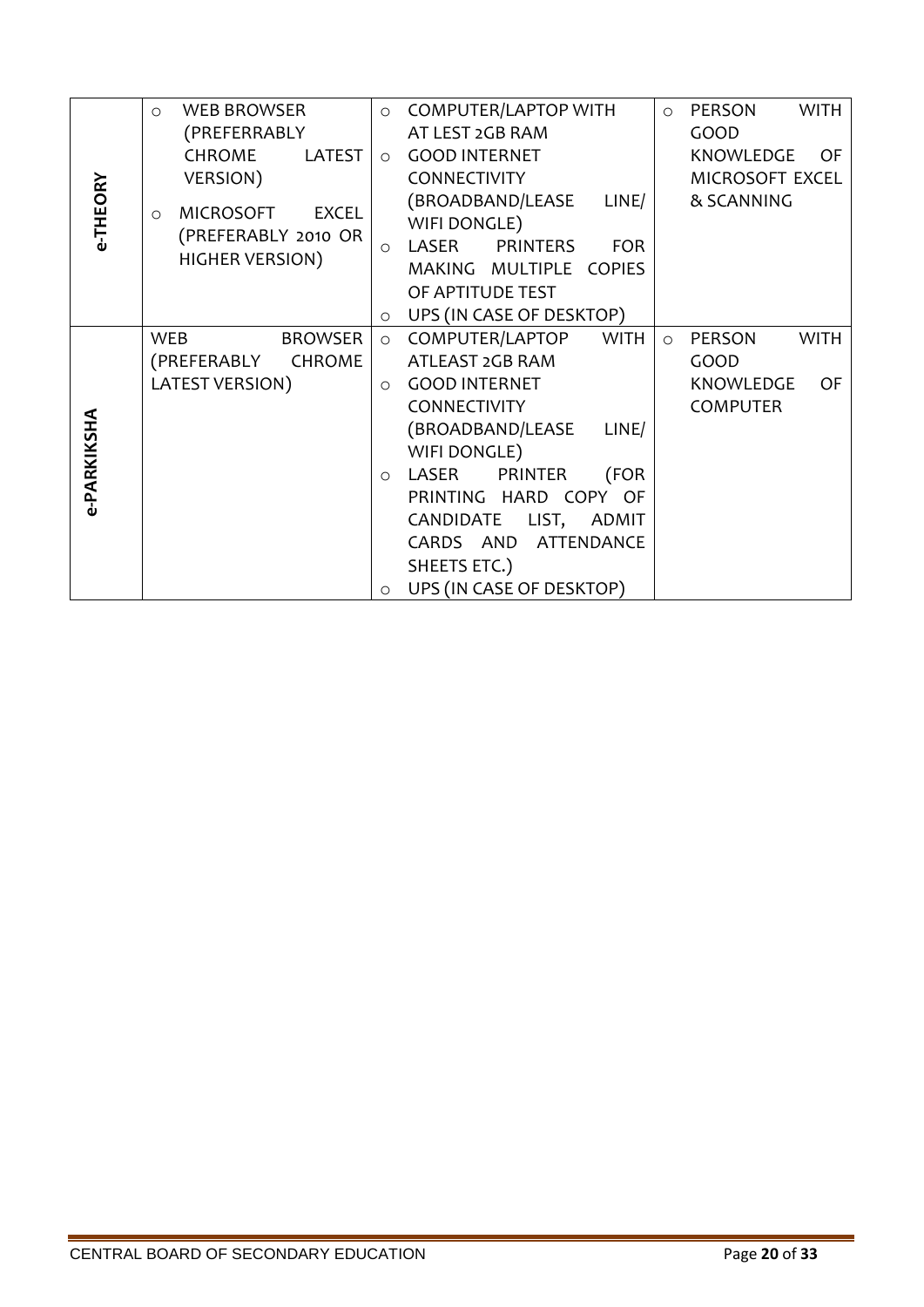## **SUBJECT COMBINATIONS TO BE SELECTED FOR CLASS IX (2019-2020) & X (2020-2021)**

Class IX and X is an integrated course. Students need to take only those subjects in class IX which they intend to continue in CLASS-X

### **Scheme of Studies – Secondary School Examination for academic session Class IX 2019-2020 and Class X 2020-2021**

Students can offer minimum 5 and more subjects. They need to continue same subjects in class X also. Subjects can be offered as under:

| <b>Subjects</b>      |                         | <b>Name of Subjects</b>          |  |  |
|----------------------|-------------------------|----------------------------------|--|--|
|                      | Subject 1               | Language I (Hindi Course A or    |  |  |
|                      |                         | Hindi Course B or English        |  |  |
|                      |                         | Language and Literature          |  |  |
|                      |                         | (Group-L)                        |  |  |
|                      | Subject 2               | Language II (Any one from the    |  |  |
| Compulsory           |                         | Group of Languages (Group-L)     |  |  |
|                      |                         | other than Language chosen at    |  |  |
|                      |                         | Subject 1                        |  |  |
|                      | Subject 3               | <b>Mathematics</b>               |  |  |
|                      | Subject 4               | Science<br>(Group- A1)           |  |  |
|                      | Subject 5               | Social Science                   |  |  |
|                      | Subject 6               | Skill subject* from the group of |  |  |
|                      |                         | Skill subjects (Group-S)         |  |  |
| Optional             | Subject 7               | Language III (Group-L) / Any     |  |  |
|                      |                         | Academic subject (Group-A2)      |  |  |
|                      |                         | other than opted above           |  |  |
| Subjects of Internal | Subject 8 and 9         | Health and Physical Education    |  |  |
| Assessment           | Assessment and          | Work Experience*                 |  |  |
|                      | certification at school | <b>Art Education</b>             |  |  |
|                      | level                   |                                  |  |  |

\* subsumed in Health and Physical Education

### **Important Instructions:-**

**1.** It is expected that all the students would have studied three languages up to class VIII. Those students who could not clear the third language in class VIII and have been promoted to class IX, shall be examined by the concerned schools at the end of Class IX in the same syllabus and textbooks as prescribed for class VIII. Those who are still unable to clear the third language at the end of class IX may be given another opportunity in class X. No student shall be eligible to appear in the Secondary School Examination of the Board at the end of class X unless she/he has passed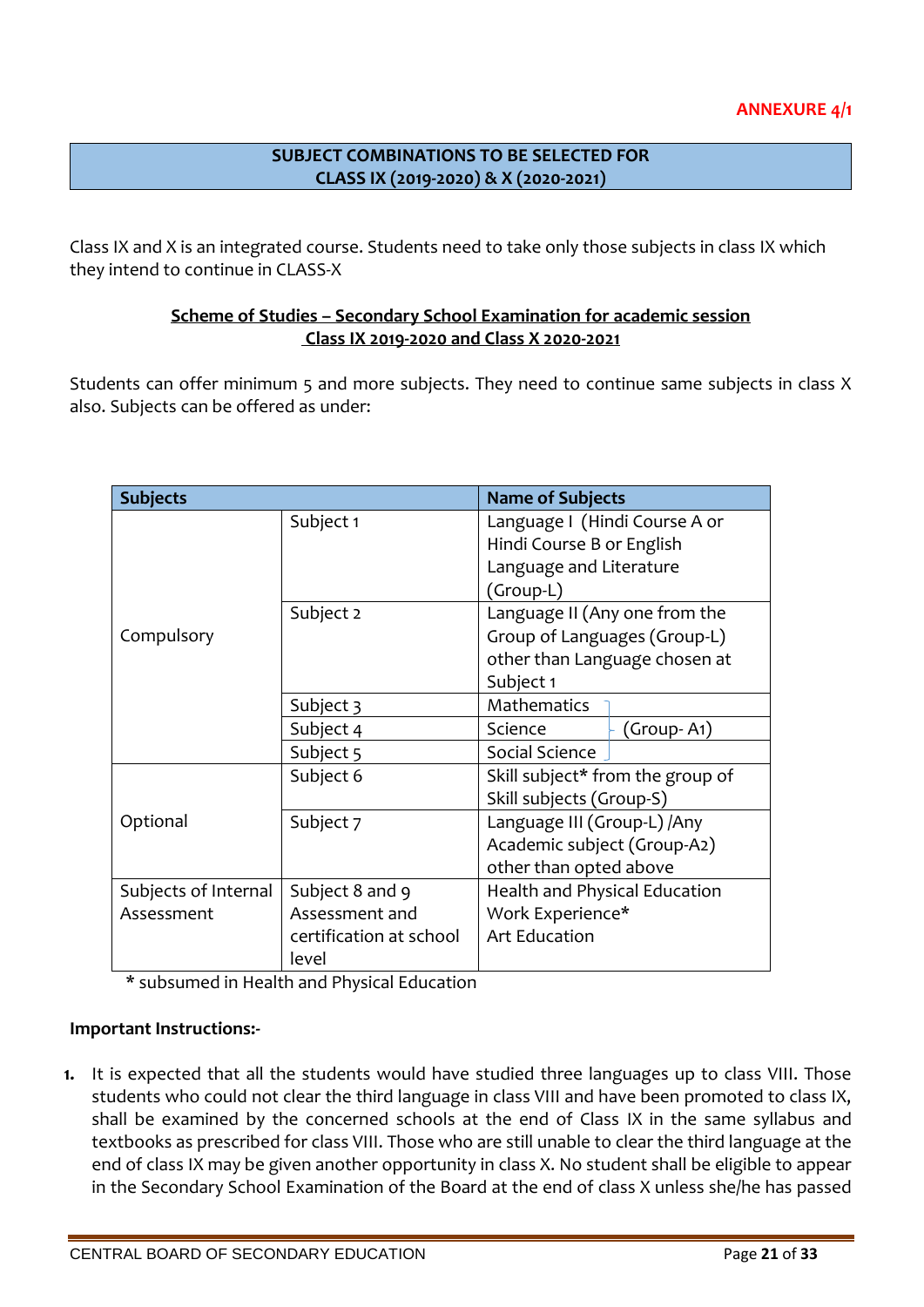in the third language.

- **2.** Hindi and English must be two of the three languages to be offered. Hindi and English must have been studied at least up to class VIII.
- **3.** No student shall be eligible to appear in the Secondary School Examination of the Board at the end of class X unless she/he has passed in the third language.
- **4.** Either Hindi or English must be one of the two languages to be studied in class IX and X. Hindi and English can also be offered simultaneously. In Hindi, two courses have been provided for class IX and X keeping in view the varying backgrounds of the students and a student may either opt for Hindi A (Code 002) or Hindi B (Code 085).
- **5.** Students offering additional sixth skill subject may also offer an additional language III/subject as seventh subject.
- **6.** Computer Application (Code 165), Information Technology (Code 402) and Artificial Intelligence (code 417) cannot be taken together.
- **7.** For Skill subjects, only those subjects can be offered for which permission has been given by the Department of Skill Education, CBSE.
- **8.** If a student fails in any one of the three compulsory academic subjects (i.e. Science, Mathematics or Social Science) and passes the Skill subject (offered as 6<sup>th</sup> optional subject) then it will be replaced by the Skill subject and result of Class X Board examination will be computed accordingly.
- **9.** If a student fails in any language subject out of first five subjects, the same will be replaced by language taken as seventh subject (optional) provided he or she has passed seventh language subject and after replacement either Hindi or English remains as passed language in first five subjects.
- **10.** It has been observed in past that there is a variation between subjects offered by the candidate and the subjects being taught and allowed by the Board. To ensure accuracy of data, the Subject Code and Subject Name must be checked carefully for each candidate.
- **11.** If there is a violation of scheme of study the data filled through EXCEL file will show error on server after uploading the filled excel file. The error will be rectified only after choosing correct subject combinations.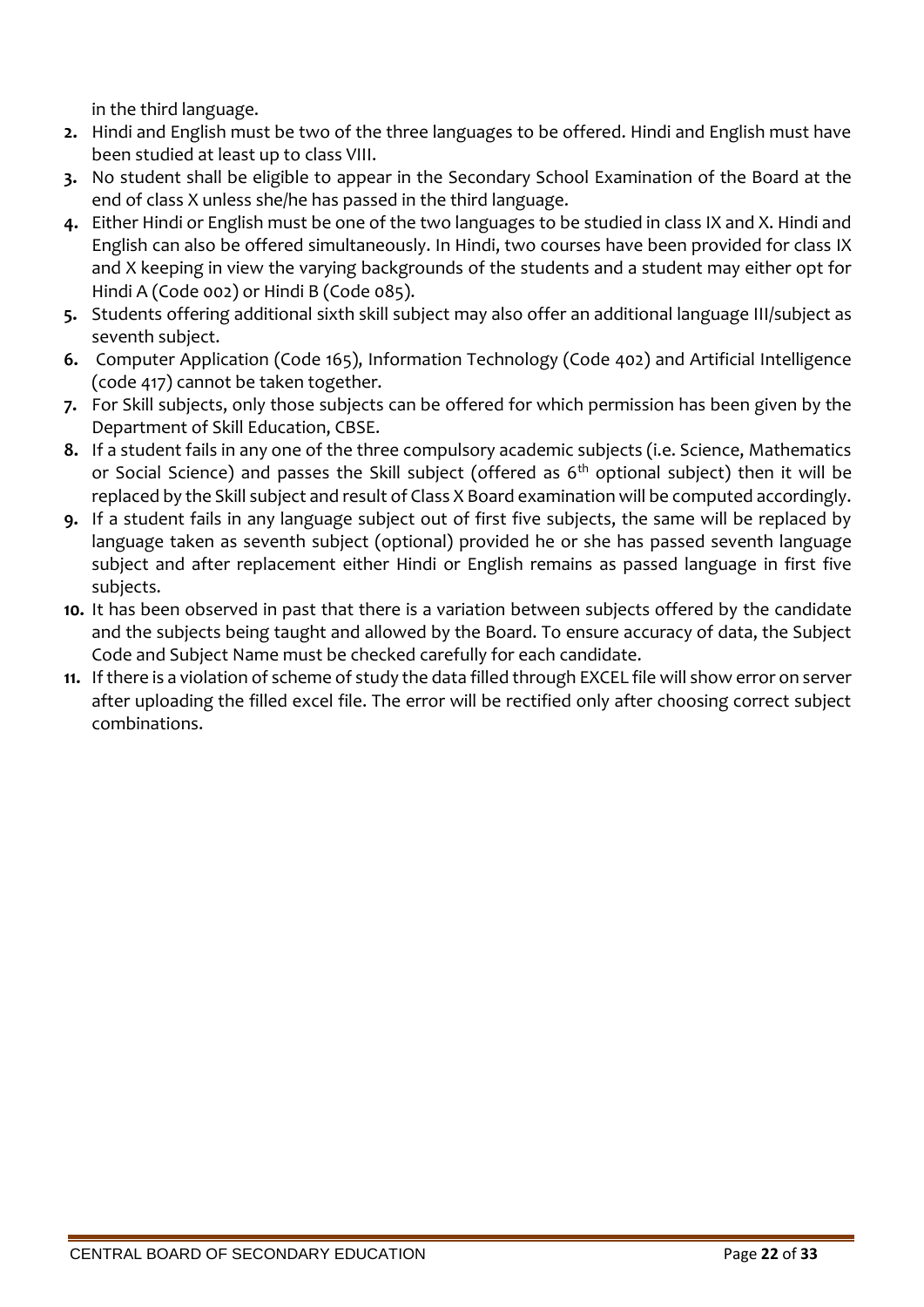### **Subject Code list and Subject Name for academic session Class IX 2019-2020 and Class X 2020-2021**

|             | <b>LANGUAGE</b>                |             | <b>COMPULSORY ACADEMIC SUBJECTS (G</b>       |     |  |  |
|-------------|--------------------------------|-------------|----------------------------------------------|-----|--|--|
|             | (GROUP-L)                      |             |                                              |     |  |  |
| <b>CODE</b> | <b>NAME</b>                    | <b>CODE</b> | <b>NAME</b>                                  |     |  |  |
| 002         | HINDI COURSE-A ANY             | 041         | <b>MATHEMATICS</b>                           |     |  |  |
| 085         | HINDI COURSE-B<br><b>ONE</b>   |             |                                              |     |  |  |
| 184         | <b>ENGLISH LANG &amp; LIT.</b> | 086         | <b>SCIENCE</b>                               |     |  |  |
| 003         | URDU COURSE-A   ANY            | 087         | <b>SOCIAL SCIENCE</b>                        |     |  |  |
| 303         | URDU COURSE-B<br><b>ONE</b>    |             |                                              |     |  |  |
| 004         | <b>PUNJABI</b>                 |             | <b>OTHER ACADEMIC SUBJECTS</b><br>(GROUP-A2) |     |  |  |
| 005         | <b>BENGALI</b>                 | 031         | CAR. MUSIC (VOCAL)                           |     |  |  |
| 006         | <b>TAMIL</b>                   | 032         | CAR. MUSIC MEL. INS.                         |     |  |  |
| 007         | <b>TELUGU</b>                  | 033         | CAR. MUSIC PER. INS                          |     |  |  |
| 008         | <b>SINDHI</b>                  | 034         | HIND. MUSIC (VOCAL)                          | ANY |  |  |
| 009         | <b>MARATHI</b>                 | 035         | HIND. MUSIC MEL. INS.                        |     |  |  |
| 010         | <b>GUJARATI</b>                | 036         | HIND. MUSIC PER. INS.                        |     |  |  |
| 011         | <b>MANIPURI</b>                | 049         | <b>PAINTING</b>                              |     |  |  |
| 012         | MALAYALAM                      | 064         | <b>HOME SCIENCE</b>                          |     |  |  |
| 013         | <b>ODIA</b>                    | 076         | NATIONAL CADET CORPS (NCC)                   |     |  |  |
| 014         | ASSAMESE                       | 165         | *COMPUTER APPLICATIONS                       |     |  |  |
| 015         | <b>KANNADA</b>                 | 154         | <b>ELEM. OF BUSINESS</b>                     |     |  |  |
| 016         | <b>ARABIC</b>                  | 254         | ELEM BOOK-K & ACCY                           |     |  |  |
| 017         | <b>TIBETAN</b>                 |             | <b>SKILL SUBJECTS</b><br>(GROUP-S) (ANY ONE) |     |  |  |
| 018         | <b>FRENCH</b>                  | 401         | <b>RETAILING</b>                             |     |  |  |
| 020         | <b>GERMAN</b>                  | 402         | *INFORMATION TECHNOLOGY                      |     |  |  |
| 021         | <b>RUSSIAN</b>                 | 403         | <b>SECURITY</b>                              |     |  |  |
| 023         | <b>PERSIAN</b>                 | 404         | <b>AUTOMOTIVE</b>                            |     |  |  |
| 024         | <b>NEPALI</b>                  | 405         | INTRODUCTION TO FINANCIAL                    |     |  |  |
| 025         | <b>LIMBOO</b>                  | 406         | <b>INTRODUCTION TO TOURISM</b>               |     |  |  |
| 026         | <b>LEPCHA</b>                  | 407         | <b>BEAUTY &amp; WELLNESS</b>                 |     |  |  |
| 089         | <b>TELUGU TELANGANA</b>        | 408         | <b>AGRICULTURE</b>                           |     |  |  |
| 092         | <b>BODO</b>                    | 409         | <b>FOOD PRODUCTION</b>                       |     |  |  |
| 093         | <b>TANGKHUL</b>                | 410         | <b>FRONT OFFICE OPERATIONS</b>               |     |  |  |
| 094         | <b>JAPANESE</b>                | 411         | <b>BANKING &amp; INSURANCE</b>               |     |  |  |
| 095         | <b>BHUTIA</b>                  | 412         | <b>MARKETING &amp; SALES</b>                 |     |  |  |
| 096         | SPANISH                        | 413         | <b>HEALTH CARE</b>                           |     |  |  |
| 097         | <b>KASHMIRI</b>                | 414         | APPAREL                                      |     |  |  |
| 098         | <b>MIZO</b>                    | 415         | <b>MEDIA</b>                                 |     |  |  |
| 099         | <b>BAHASA MELAYU</b>           | 416         | MULTI SKILL FOUNDATION COL                   |     |  |  |
|             |                                |             |                                              |     |  |  |

|             | <b>LANGUAGE</b>                                              | <b>COMPULSORY ACADEMIC SUBJECTS (GROUP-A1)</b> |                                              |                |  |
|-------------|--------------------------------------------------------------|------------------------------------------------|----------------------------------------------|----------------|--|
|             | (GROUP-L)                                                    |                                                |                                              |                |  |
| <b>CODE</b> | <b>NAME</b>                                                  | <b>CODE</b>                                    | <b>NAME</b>                                  |                |  |
| 002<br>085  | HINDI COURSE-A<br><b>ANY</b><br>HINDI COURSE-B<br><b>ONE</b> | 041                                            | <b>MATHEMATICS</b>                           |                |  |
| 184         | <b>ENGLISH LANG &amp; LIT.</b>                               | 086                                            | <b>SCIENCE</b>                               |                |  |
| 003         | URDU COURSE-A<br>ANY                                         | 087                                            | <b>SOCIAL SCIENCE</b>                        |                |  |
| 303         | URDU COURSE-B ONE                                            |                                                |                                              |                |  |
| 004         | <b>PUNJABI</b>                                               |                                                | <b>OTHER ACADEMIC SUBJECTS</b><br>(GROUP-A2) |                |  |
| 005         | <b>BENGALI</b>                                               | 031                                            | CAR. MUSIC (VOCAL)                           |                |  |
| 006         | <b>TAMIL</b>                                                 | 032                                            | CAR. MUSIC MEL. INS.                         |                |  |
| 007         | <b>TELUGU</b>                                                | 033                                            | CAR. MUSIC PER. INS                          |                |  |
| 008         | <b>SINDHI</b>                                                | 034                                            | HIND. MUSIC (VOCAL)                          | <b>ANY ONE</b> |  |
| 009         | <b>MARATHI</b>                                               | 035                                            | HIND. MUSIC MEL. INS.                        |                |  |
| 010         | <b>GUJARATI</b>                                              | 036                                            | HIND. MUSIC PER. INS.                        |                |  |
| 011         | <b>MANIPURI</b>                                              | 049                                            | <b>PAINTING</b>                              |                |  |
| 012         | MALAYALAM                                                    | 064                                            | <b>HOME SCIENCE</b>                          |                |  |
| 013         | <b>ODIA</b>                                                  | 076                                            | NATIONAL CADET CORPS (NCC)                   |                |  |
| 014         | ASSAMESE                                                     | 165                                            | *COMPUTER APPLICATIONS                       |                |  |
| 015         | <b>KANNADA</b>                                               | 154                                            | <b>ELEM. OF BUSINESS</b>                     |                |  |
| 016         | <b>ARABIC</b>                                                | 254                                            | ELEM BOOK-K & ACCY                           |                |  |
| 017         | <b>TIBETAN</b>                                               |                                                | <b>SKILL SUBJECTS</b>                        |                |  |
|             |                                                              |                                                | (GROUP-S) (ANY ONE)                          |                |  |
| 018         | <b>FRENCH</b>                                                | 401                                            | <b>RETAILING</b>                             |                |  |
| 020         | <b>GERMAN</b>                                                | 402                                            | *INFORMATION TECHNOLOGY                      |                |  |
| 021         | <b>RUSSIAN</b>                                               | 403                                            | <b>SECURITY</b>                              |                |  |
| 023         | PERSIAN                                                      | 404                                            | <b>AUTOMOTIVE</b>                            |                |  |
| 024         | <b>NEPALI</b>                                                | 405                                            | INTRODUCTION TO FINANCIAL MARKETS            |                |  |
| 025         | <b>LIMBOO</b>                                                | 406                                            | <b>INTRODUCTION TO TOURISM</b>               |                |  |
| 026         | <b>LEPCHA</b>                                                | 407                                            | <b>BEAUTY &amp; WELLNESS</b>                 |                |  |
| 089         | <b>TELUGU TELANGANA</b>                                      | 408                                            | <b>AGRICULTURE</b>                           |                |  |
| 092         | <b>BODO</b>                                                  | 409                                            | <b>FOOD PRODUCTION</b>                       |                |  |
| 093         | <b>TANGKHUL</b>                                              | 410                                            | <b>FRONT OFFICE OPERATIONS</b>               |                |  |
| 094         | <b>JAPANESE</b>                                              | 411                                            | <b>BANKING &amp; INSURANCE</b>               |                |  |
| 095         | <b>BHUTIA</b>                                                | 412                                            | <b>MARKETING &amp; SALES</b>                 |                |  |
| 096         | <b>SPANISH</b>                                               | 413                                            | <b>HEALTH CARE</b>                           |                |  |
| 097         | <b>KASHMIRI</b>                                              | 414                                            | APPAREL                                      |                |  |
| 098         | <b>MIZO</b>                                                  | 415                                            | <b>MEDIA</b>                                 |                |  |
| 099         | <b>BAHASA MELAYU</b>                                         | 416                                            | MULTI SKILL FOUNDATION COURSE                |                |  |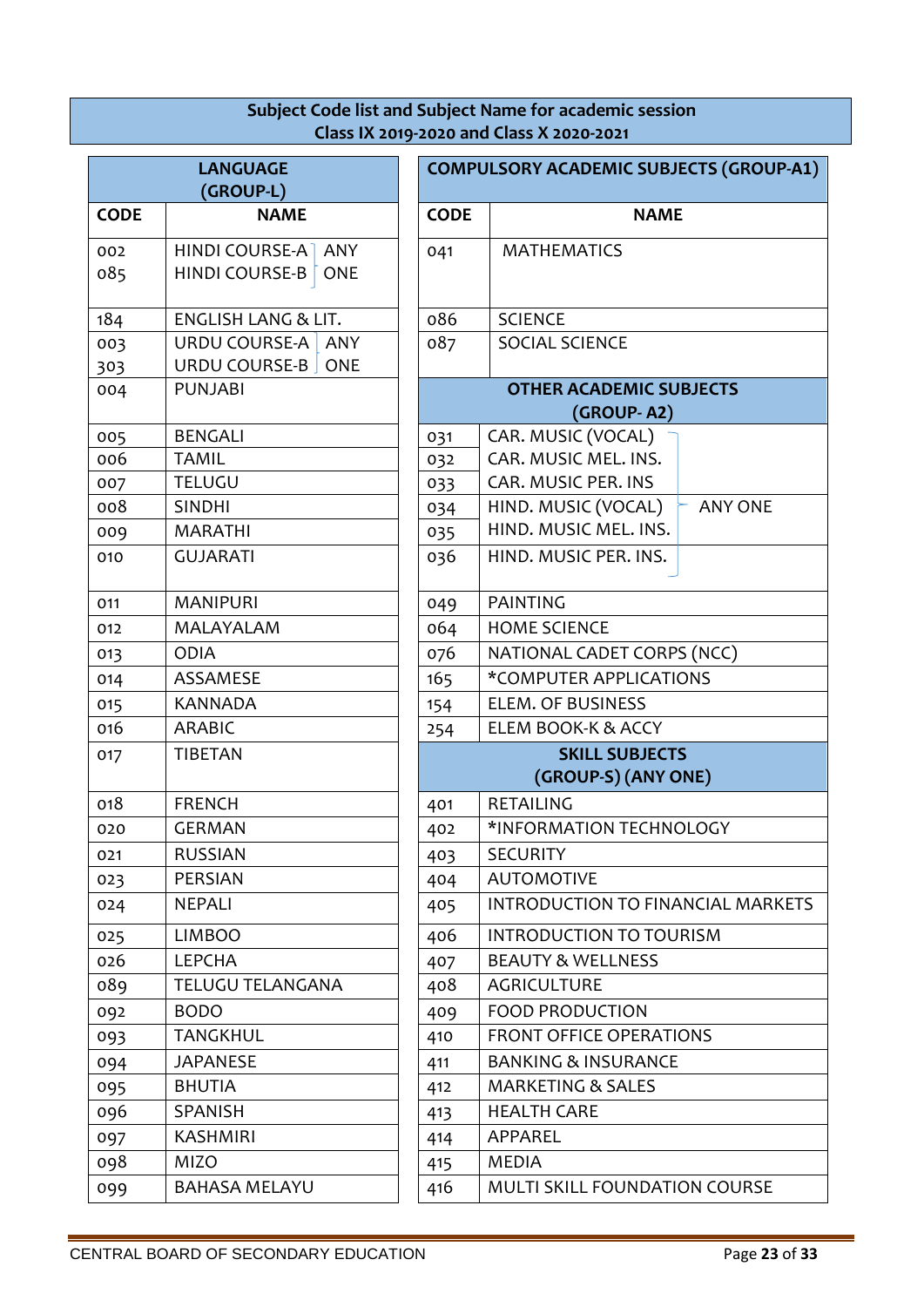| 122 | <b>SANSKRIT</b> |
|-----|-----------------|
| 131 | RAI             |
| 132 | GURUNG          |
| 133 | TAMANG          |
| 134 | <b>SHERPA</b>   |
| 136 | <b>THAI</b>     |

\*ANY ONE OF THE FOLLOWING CAN BE TAKEN:

Code 165 - COMPUTER APPLICATIONS (from Group A2) **OR**  Code 402 - INFORMATION TECHNOLOGY (from Group S) **OR** Code 417 - ATIFICIAL INTELLIGENCE (from Group S)

# 417 | \*ARTIFICIAL INTELLIGENCE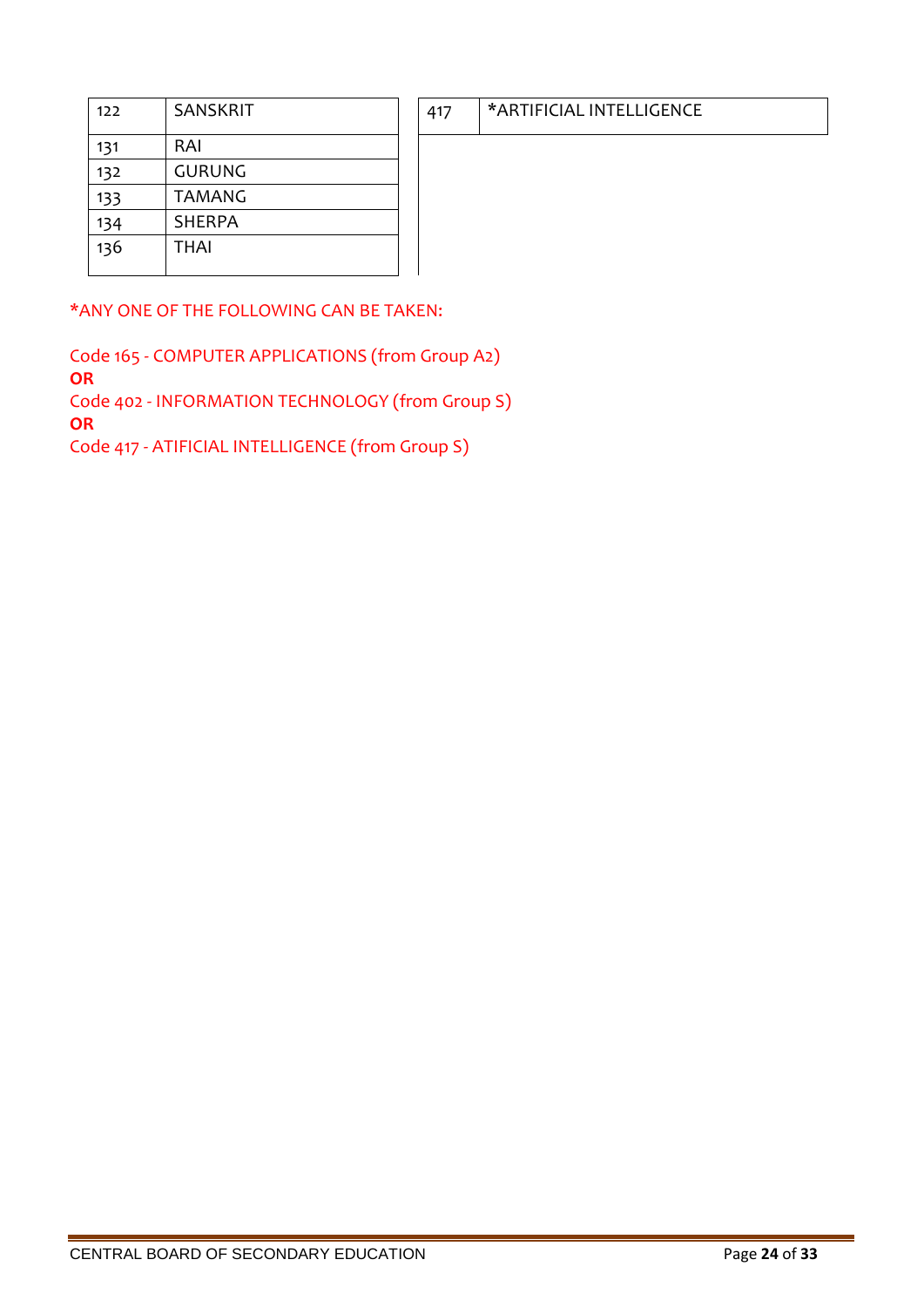### **SUBJECT COMBINATIONS TO BE SELECTED FOR CLASS XI (2019-2020) & XII (2020-2021)**

Class XI and XII is an integrated course. Students need to take only those subjects in class XI which he/she intends to continue in CLASS-XII

### **Scheme of Studies – Senior School Certificate Examination for academic session Class XI 2019-20 and Class XII 2020-2021**

Students can offer minimum 5 and more subjects. They need to continue same subjects in class XII also. Subjects can be offered as under:

|                                   | <b>Subjects</b>                                      | <b>Name of Subjects</b>                                             |
|-----------------------------------|------------------------------------------------------|---------------------------------------------------------------------|
|                                   | Subject 1                                            | Hindi Elective or Hindi Core or English Elective<br>or English Core |
|                                   | Subject 2                                            | Any one Language from Subject Group-L not<br>opted as Subject 1     |
|                                   |                                                      | Or                                                                  |
|                                   |                                                      | Any one Subject from Academic Electives<br>(Subject Group-A)        |
| Compulsory                        | Subject 3,<br>Subject 4 &<br>Subject 5               | Any three Subjects from Academic Electives<br>(Subjects Group-A)    |
|                                   |                                                      | Or                                                                  |
|                                   |                                                      | Any three Subjects from Skill Group-S                               |
|                                   |                                                      | Or                                                                  |
|                                   |                                                      | Any three from combination of Group-A &<br>Group-S.                 |
| Additional<br>Subject<br>Optional | Subject 6                                            | Any one subject from any subjects group not<br>opted above          |
| Subjects of<br>internal           | Subject 7 to 9<br>(Subjects of internal              | 500 - Work Experience                                               |
| assessment                        | assessment to be taken by<br>all Regular Candidates) | 502 - Health and Physical Education                                 |
|                                   |                                                      | 503- General Studies                                                |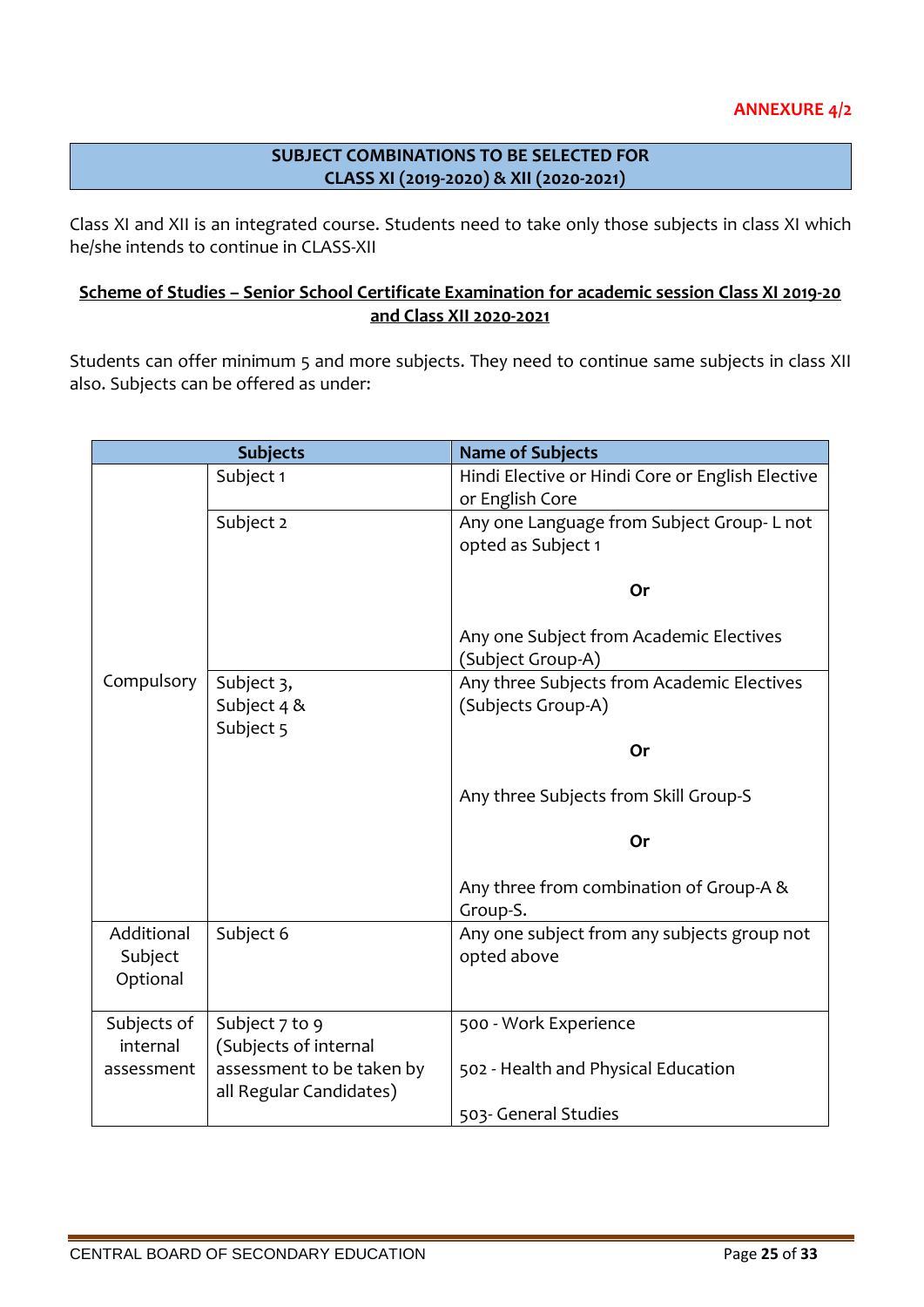### **Important Instructions:-**

- (a) Hindi or English must be one of the two languages to be studied in class XI and XII. Hindi and English can also be offered simultaneously. In Hindi and English two courses have been provided for class XI and XII keeping in view the varying backgrounds of the students and a student may either opt for Hindi Elective (Code 002) or Hindi Core (Code 302) and English Elective (Code-001) or English Core (Code -301). However, same language cannot be offered both at Core and Elective levels.
- (b) Following combinations cannot be taken together;
	- (i) Physics (Code 042) and Applied Physics (Code 838) cannot be taken together
	- (ii) Chemistry (Code 043) and Applied Chemistry (Code 839) cannot be taken together
	- (iii) Mathematics (Code 041) and Applied Mathematics (Code 840) cannot be taken together
	- (iv) Out of five Computer Science/IT related subjects i.e. Informatics Practice (Code 265) old course, Informatics Practice (Code 065) new course, Computer Science (Code 283) old course, Computer Science (Code 083) new course, Information Technology (Code 802) a candidate can only opt for one subject.
	- (v) Business Studies (Code 054) and Business Administration (Code 833) cannot be taken together
	- (vi) Accountancy (Code 055) and Cost Accounting (Code 823) cannot be taken together
- (c) For candidates who take 6 subjects (5 main and 1 additional subject) and pass in all 6 subjects, the percentage is to be calculated by the employer/institution/university according to the norms of employer/institution/university in which the candidate will be seeking admission.
- (d) **If a student has taken 6 subjects, and if he/she fails in any one of first five subjects, the same will be replaced by the 6th subject provided the candidate satisfies the scheme of studies viz. after replacement either Hindi or English remains one of the main five subjects.**
- (e) Candidates who select 5/6 subjects in Class XI and may want to change/ add/delete the subject(s) in Class XII due to academic reasons/medical reasons, have the provision of changing/adding/deleting subjects when in Class XII. However, all such requests should be taken by the schools referred to the concerned Regional Office of CBSE by the respective school before 31<sup>st</sup> August of that academic year. The schools are expected to ensure the correctness of the subjects offered by the students and the subjects being taught in the school. The data uploaded for each candidate should be accurate in all respects.
- (f) Only those subjects can be offered by the school to the students for which approval of CBSE has been taken.
- (g) **For details please refer to Curriculum available on the website [www.cbse.nic.in](http://www.cbse.nic.in/)**
- (h) Board is extending several exemptions/concessions to candidates with disabilities as defined in the "The Rights of Persons with Disabilities Act 2016". In this context, Notification No. CBSE/Coord/112233/2019 dated 12.04.2019 issued by the Board, may please be referred to.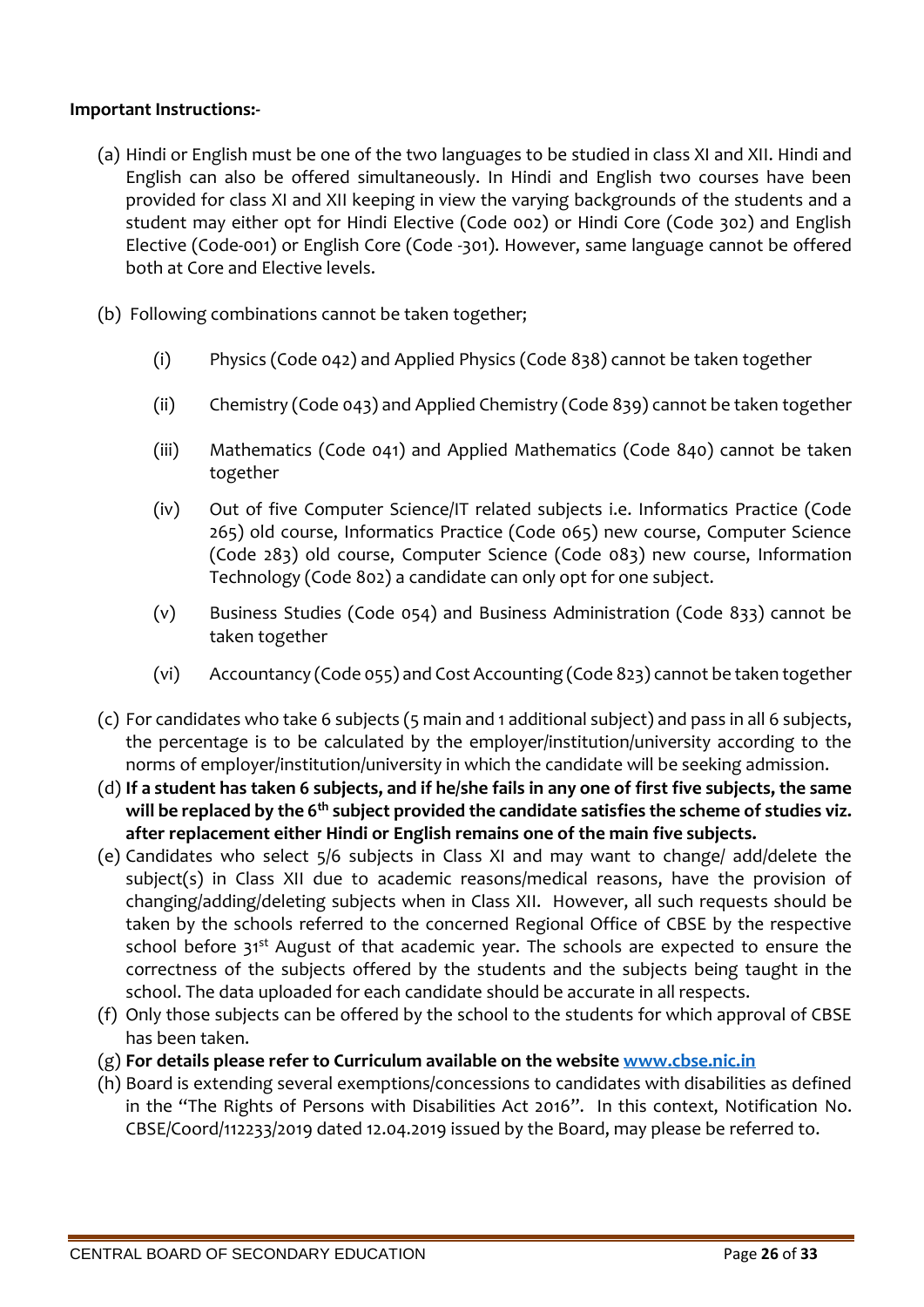# **EXAMPLES OF SUBJECT COMBINATION FOR CLASS XI/XII (SESSION 2018 – 2020)**

| <b>VALID SUBJECT COMBINATIONS</b>           |                                        |  |  |
|---------------------------------------------|----------------------------------------|--|--|
| <b>CASE1</b>                                | <b>CASE 6</b>                          |  |  |
| Sub1: 301 English Core                      | Sub1: 301 English Core                 |  |  |
| Sub2: 041 Mathematics                       | Sub2: 302 Hindi Core                   |  |  |
| Sub3: 042 Physics                           | Sub3: 042 Physics                      |  |  |
| Sub4: 043 Chemistry                         | Sub4: 043 Chemistry                    |  |  |
| Sub5: 048 Physical Education                | Sub5: 041 Mathematics                  |  |  |
| CASE <sub>2</sub>                           | CASE <sub>7</sub>                      |  |  |
| Sub 1: 301 English Core                     | Sub1: 301 English Core                 |  |  |
| Sub 2: 048 Physical Education               | Sub2: 055 Accountancy                  |  |  |
| Sub 3: 042 Physics                          | Sub3: 054 Business Studies             |  |  |
| Sub 4: 043 Chemistry                        | Sub4: 030 Economics                    |  |  |
| Sub 5: 044 Biology                          | Sub5: 302 Hindi Core                   |  |  |
| CASE <sub>3</sub>                           | CASE <sub>8</sub>                      |  |  |
| Sub1:301 English Core                       | Sub1: 301 English Core                 |  |  |
| Sub2: 302 Hindi Core                        | Sub2: 302 Hindi Core                   |  |  |
| Sub3: 027 History                           | Sub3: 042 Physics                      |  |  |
| Sub4: 029 Geography                         | Sub4: 043 Chemistry                    |  |  |
| Sub5: 028 Political Science                 | Sub5: 044 Biology                      |  |  |
| Sub6: 039 Sociology                         |                                        |  |  |
| CASE <sub>4</sub>                           | CASE <sub>9</sub>                      |  |  |
| Sub1: 002 Hindi Elective                    | Sub1: 301 English Core                 |  |  |
| Sub2: 055 Accountancy                       | Sub2: 055 Accountancy                  |  |  |
| Sub3: 054 Business Studies                  | Sub3: 054 Business Studies             |  |  |
| Sub4: 030 Economics                         | Sub4: 041 Mathematics                  |  |  |
| Sub5: 048 Physical Education                | Sub5: 030 Economics                    |  |  |
| CASE <sub>5</sub>                           | <b>CASE 10</b>                         |  |  |
| Sub1: 301 English Core                      | Sub1: 301 English Core                 |  |  |
| Sub3: 041 Mathematics                       | Sub2: 055 Accountancy                  |  |  |
| Sub4: 042 Physics                           | Sub3: 054 Business Studies             |  |  |
| Sub5: 043 Chemistry                         | Sub4: 030 Economics                    |  |  |
| Sub6: 083 Computer Science                  | Sub5: 065 Informatics Prac.            |  |  |
|                                             | <b>INVALID SUBJECT COMBINATIONS</b>    |  |  |
| <b>CASE1</b>                                | CASE <sub>2</sub>                      |  |  |
| Sub1: 301 English Core                      | Sub 1: 301 English Core                |  |  |
| Sub2: 042 Physics                           | Sub 2: 041 Mathematics                 |  |  |
| Sub3: 043 Chemistry                         | Sub 3: 042 Physics                     |  |  |
| Sub4: 065 Informatics Prac.                 | Sub 4: 049 Painting<br><b>INVALID</b>  |  |  |
| Sub5: 083 Computer Science J INVALID        | Sub 5: 050 Graphics                    |  |  |
| CASE <sub>3</sub>                           | CASE <sub>4</sub>                      |  |  |
| Sub1: 322 Sanskrit Core l<br><b>INVALID</b> | 302 : Hindi Core                       |  |  |
| Sub2: 104 Punjabi                           | 002 : Hindi Elective<br><b>INVALID</b> |  |  |
| Sub3: 027 History                           | 041: Maths                             |  |  |
| Sub4: 029 Geography                         | 042: Physics                           |  |  |
| Sub5: 028 Political Science                 | 043: Chemistry                         |  |  |
| Sub6: 039 Sociology                         |                                        |  |  |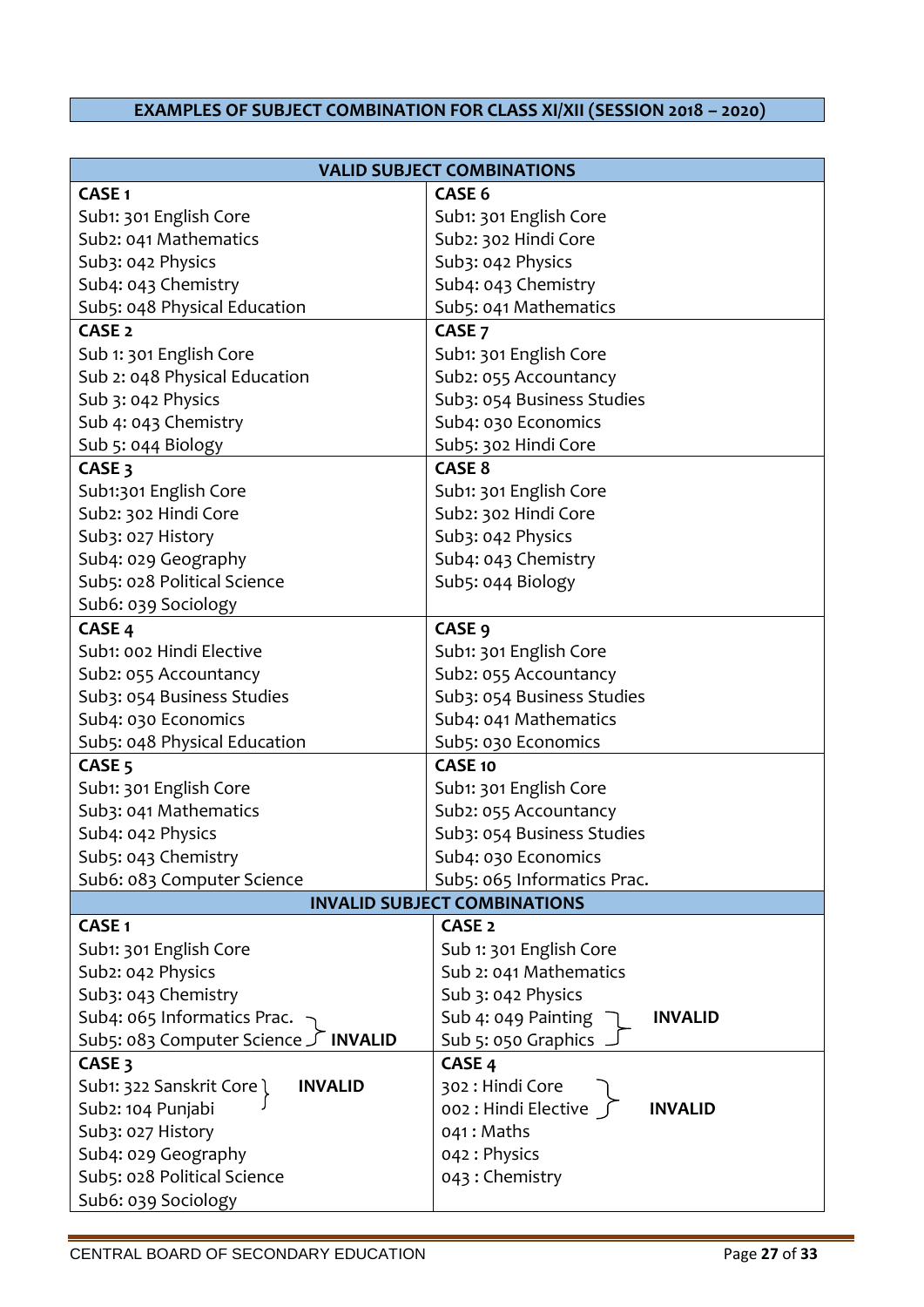| CASE <sub>5</sub>      |                |
|------------------------|----------------|
| 302 : Hindi Core       |                |
| 812 : Marketing        |                |
| 816 : Horticulture     | <b>INVALID</b> |
| 830 : Design           |                |
| 839: Applied Chemistry |                |

\* For PWD Candidates, please refer to notification.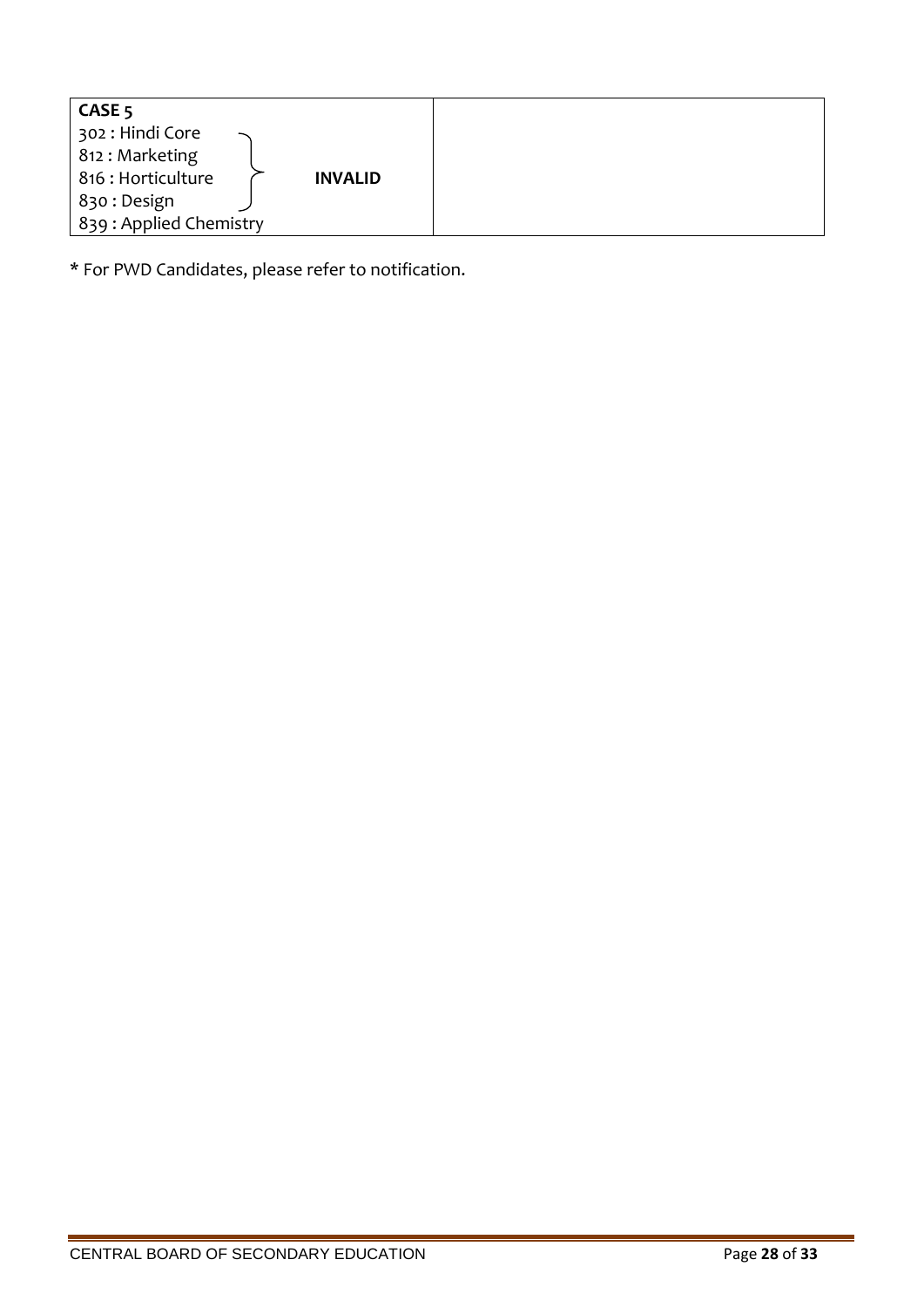### **Subject Code and Subject Name for Senior School Certificate Examination for academic session Class XI 2019-20 and Class XII 2020-2021**

| <b>LANGUAGES (GROUP-L)</b> |                                  |  | <b>ACADEMIC SUBJECTS (GRO</b> |                                                  |  |
|----------------------------|----------------------------------|--|-------------------------------|--------------------------------------------------|--|
| <b>CODE</b>                | <b>NAME</b>                      |  | <b>CODE</b>                   | <b>NAME</b>                                      |  |
| 001                        | <b>ENGLISH ELECTIVE</b>          |  | 027                           | <b>HISTORY</b>                                   |  |
|                            | Any One                          |  | 028                           | POLITICAL SCIENCE                                |  |
| 301                        | <b>ENGLISH CORE</b>              |  | 029                           | <b>GEOGRAPHY</b>                                 |  |
| 002                        | <b>HINDI ELECTIVE</b><br>Any One |  | 030                           | <b>ECONOMICS</b>                                 |  |
| 302                        | <b>HINDI CORE</b>                |  | 031                           | CAR. MUSIC VOCAL                                 |  |
| 003                        | URDU ELECTIVE                    |  | 032                           | <b>CAR. MUSIC MEL INS</b>                        |  |
| 303                        | Any One<br><b>URDU CORE</b>      |  | 033                           | CAR.PER INS. MRIDANGAM                           |  |
| 022                        | SANSKRIT ELECTIV<br>Any One      |  | 034                           | HIND MUSIC.VOCAL                                 |  |
| 322                        | <b>SANSKRIT CORE</b>             |  | 035                           | HIND. MUSIC MEL INS.                             |  |
| 104                        | <b>PUNJABI</b>                   |  | 036                           | HIND.PER INS.                                    |  |
| 105                        | <b>BENGALI</b>                   |  | 037                           | <b>PSYCHOLOGY</b>                                |  |
| 106                        | <b>TAMIL</b>                     |  | 039                           | SOCIOLOGY                                        |  |
| 107                        | <b>TELUGU</b>                    |  | 041                           | <b>MATHEMATICS</b>                               |  |
| 108                        | <b>SINDHI</b>                    |  | 042                           | <b>PHYSICS</b>                                   |  |
| 109                        | <b>MARATHI</b>                   |  | 043                           | <b>CHEMISTRY</b>                                 |  |
| 110                        | <b>GUJARATI</b>                  |  | 044                           | <b>BIOLOGY</b>                                   |  |
| 111                        | <b>MANIPURI</b>                  |  | 045                           | <b>BIOTECHNOLOGY</b>                             |  |
| 112                        | MALAYALAM                        |  | 046                           | <b>ENGINEERING GRAPHICS</b>                      |  |
| 113                        | <b>ODIA</b>                      |  | 048                           | PHYSICAL EDUCATION                               |  |
| 114                        | ASSAMESE                         |  | 049                           | <b>PAINTING</b>                                  |  |
| 115                        | <b>KANNADA</b>                   |  | 050                           | <b>GRAPHICS</b>                                  |  |
| 116                        | <b>ARABIC</b>                    |  | 051                           | <b>SCULPTURE</b>                                 |  |
| 117                        | <b>TIBETAN</b>                   |  | 052                           | APP/COMMERCIAL ART                               |  |
| 118                        | <b>FRENCH</b>                    |  | 054                           | <b>BUSINESS STUDIES</b>                          |  |
| 120                        | <b>GERMAN</b>                    |  | 055                           | <b>ACCOUNTANCY</b>                               |  |
| 121                        | <b>RUSSIAN</b>                   |  | 056                           | <b>KATHAK - DANCE</b>                            |  |
| 123                        | PERSIAN                          |  | 057                           | <b>BHARATNATYAM - DANCE</b>                      |  |
| 124                        | <b>NEPALI</b>                    |  | 058                           | <b>KUCHIPUDI - DANCE</b>                         |  |
| 125                        | <b>LIMBOO</b>                    |  | 059                           | <b>ODISSI - DANCE</b>                            |  |
| 126                        | <b>LEPCHA</b>                    |  | 060                           | <b>MANIPURI - DANCE</b>                          |  |
| 189                        | TELUGU TELANGANA                 |  | 061                           | KATHAKALI - DANCE                                |  |
| 192                        | <b>BODO</b>                      |  | 064                           | <b>HOME SCIENCE</b>                              |  |
| 193                        | <b>TANGKHUL</b>                  |  | 265                           | INFORMATICS PRAC. (OLD)                          |  |
| 194                        | <b>JAPANESE</b>                  |  | 065                           | <b>INFORMATICS PRAC. (NEW</b>                    |  |
| 195                        | <b>BHUTIA</b>                    |  | 283                           | <b>COMPUTER SCIENCE (OLD</b>                     |  |
|                            |                                  |  | 083                           | <b>COMPUTER SCIENCE (NEW)</b>                    |  |
| 196                        | SPANISH                          |  | 066                           | ENTREPRENEURSHIP                                 |  |
| 197                        | <b>KASHMIRI</b>                  |  | 073                           | <b>KNOWLEDGE TRADITION &amp;</b><br><b>INDIA</b> |  |
| 198                        | <b>MIZO</b>                      |  | 074                           | <b>LEGAL STUDIES</b>                             |  |
|                            |                                  |  |                               | NATIONAL CABET COBBC (N                          |  |

|            | <b>LANGUAGES (GROUP-L)</b>         |             | <b>ACADEMIC SUBJECTS (GROUP-A)</b>  |
|------------|------------------------------------|-------------|-------------------------------------|
| <b>ODE</b> | <b>NAME</b>                        | <b>CODE</b> | <b>NAME</b>                         |
| 001        | <b>ENGLISH ELECTIVE</b>            | 027         | <b>HISTORY</b>                      |
|            | Any One                            | 028         | POLITICAL SCIENCE                   |
| 301        | <b>ENGLISH CORE</b>                | 029         | <b>GEOGRAPHY</b>                    |
| 002        | <b>HINDI ELECTIVE</b><br>Any One   | 030         | <b>ECONOMICS</b>                    |
| 302        | <b>HINDI CORE</b>                  | 031         | CAR. MUSIC VOCAL                    |
| 003        | <b>URDU ELECTIVE</b>               | 032         | CAR. MUSIC MEL INS                  |
| 303        | Any One<br><b>URDU CORE</b>        | 033         | CAR.PER INS. MRIDANGAM<br>Any One   |
| 022        | <b>SANSKRIT ELECTIV</b><br>Any One | 034         | HIND MUSIC.VOCAL                    |
| 322        | <b>SANSKRIT CORE</b>               | 035         | HIND. MUSIC MEL INS.                |
| 104        | <b>PUNJABI</b>                     | 036         | HIND.PER INS.                       |
| 105        | <b>BENGALI</b>                     | 037         | PSYCHOLOGY                          |
| 106        | <b>TAMIL</b>                       | 039         | SOCIOLOGY                           |
| 107        | <b>TELUGU</b>                      | 041         | <b>MATHEMATICS</b>                  |
| 108        | <b>SINDHI</b>                      | 042         | <b>PHYSICS</b>                      |
| 109        | <b>MARATHI</b>                     | 043         | <b>CHEMISTRY</b>                    |
| 110        | <b>GUJARATI</b>                    | 044         | <b>BIOLOGY</b>                      |
| 111        | <b>MANIPURI</b>                    | 045         | <b>BIOTECHNOLOGY</b>                |
| 112        | MALAYALAM                          | 046         | <b>ENGINEERING GRAPHICS</b>         |
| 113        | <b>ODIA</b>                        | 048         | PHYSICAL EDUCATION                  |
| 114        | ASSAMESE                           | 049         | <b>PAINTING</b>                     |
| 115        | <b>KANNADA</b>                     | 050         | <b>GRAPHICS</b><br>Any One          |
| 116        | <b>ARABIC</b>                      | 051         | <b>SCULPTURE</b>                    |
| 117        | <b>TIBETAN</b>                     | 052         | APP/COMMERCIAL ART                  |
| 118        | <b>FRENCH</b>                      | 054         | <b>BUSINESS STUDIES</b>             |
| 120        | <b>GERMAN</b>                      | 055         | <b>ACCOUNTANCY</b>                  |
| 121        | <b>RUSSIAN</b>                     | 056         | <b>KATHAK - DANCE</b>               |
| 123        | <b>PERSIAN</b>                     | 057         | <b>BHARATNATYAM - DANCE</b>         |
| 124        | NEPALI                             | 058         | KUCHIPUDI - DANCE<br>Any One        |
| 125        | <b>LIMBOO</b>                      | 059         | <b>ODISSI - DANCE</b>               |
| 126        | <b>LEPCHA</b>                      | 060         | <b>MANIPURI - DANCE</b>             |
| 189        | <b>TELUGU TELANGANA</b>            | 061         | KATHAKALI - DANCE                   |
| 192        | <b>BODO</b>                        | 064         | <b>HOME SCIENCE</b>                 |
| 193        | <b>TANGKHUL</b>                    | 265         | INFORMATICS PRAC. (OLD)             |
| 194        | <b>JAPANESE</b>                    | 065         | INFORMATICS PRAC. (NEW))<br>Any One |
| 195        | <b>BHUTIA</b>                      | 283         | <b>COMPUTER SCIENCE (OLD</b>        |
|            |                                    | 083         | <b>COMPUTER SCIENCE (NEW)</b>       |
| 196        | SPANISH                            | 066         | ENTREPRENEURSHIP                    |
| 197        | <b>KASHMIRI</b>                    | 073         | KNOWLEDGE TRADITION & PRACTICES OF  |
|            |                                    |             | <b>INDIA</b>                        |
| 198        | <b>MIZO</b>                        | 074         | <b>LEGAL STUDIES</b>                |
|            |                                    | 076         | NATIONAL CADET CORPS (NCC)          |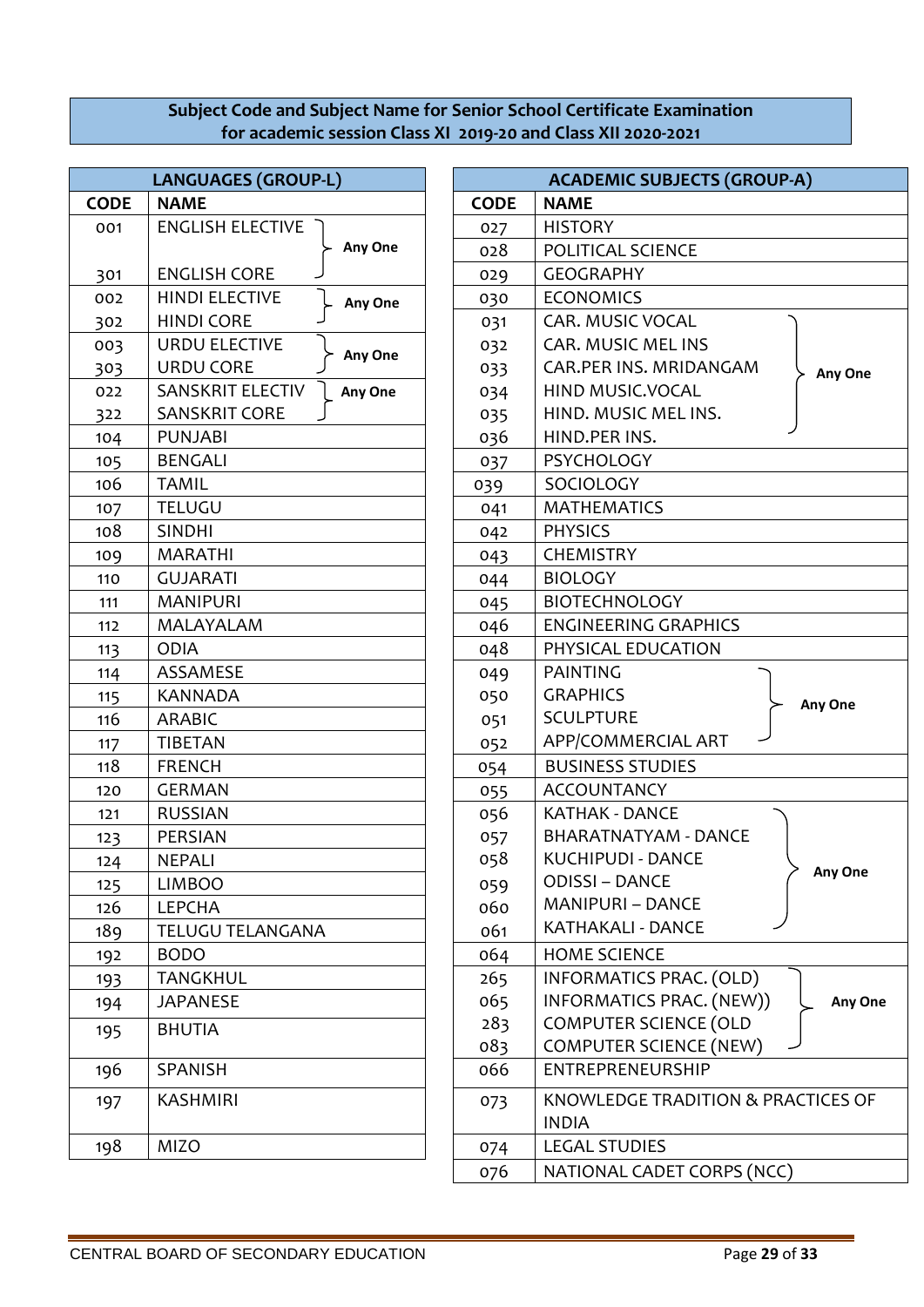| <b>SKILL SUBJECTS</b><br>(GROUP-S) |                                |             |                                          |  |  |
|------------------------------------|--------------------------------|-------------|------------------------------------------|--|--|
| <b>CODE</b>                        | <b>NAME</b>                    | <b>CODE</b> | <b>NAME</b>                              |  |  |
| 801                                | Retail                         | 822         | Taxation                                 |  |  |
| 802                                | <b>Information Technology</b>  | 823         | <b>Cost Accounting</b>                   |  |  |
| 803                                | <b>Web Application</b>         | 824         | <b>Office Procedures &amp; Practices</b> |  |  |
| 804                                | Automotive                     | 825         | Shorthand (English)                      |  |  |
| 805                                | Financial Markets Management   | 826         | Shorthand (Hindi)                        |  |  |
| 806                                | Tourism                        | 827         | Air-Conditioning & Refrigeration         |  |  |
| 807                                | Beauty & Wellness              | 828         | <b>Medical Diagnostics</b>               |  |  |
| 808                                | Agriculture                    | 829         | <b>Textile Design</b>                    |  |  |
| 809                                | <b>Food Production</b>         | 830         | Design                                   |  |  |
| 810                                | <b>Front Office Operations</b> | 831         | Salesmanship                             |  |  |
| 811                                | <b>Banking</b>                 | 832         | <b>Music Production</b>                  |  |  |
| 812                                | Marketing                      | 833         | <b>Business Administration</b>           |  |  |
| 813                                | <b>Health Care</b>             | 834         | Food Nutrition & Dietetics               |  |  |
| 814                                | Insurance                      | 835         | <b>Mass Media Studies</b>                |  |  |
| 815                                | X-Ray Technician               | 836         | Library & Information Science            |  |  |
| 816                                | Horticulture                   | 837         | <b>Fashion Studies</b>                   |  |  |
| 817                                | Typography & Computer          | 838         | <b>Applied Physics</b>                   |  |  |
|                                    | Application                    |             |                                          |  |  |
| 818                                | <b>Geospatial Technology</b>   | 839         | <b>Applied Chemistry</b>                 |  |  |
| 819                                | <b>Electrical Technology</b>   | 840         | <b>Applied Mathematics</b>               |  |  |
| 820                                | <b>Electronic Technology</b>   | 841         | Yoga                                     |  |  |
| 821                                | Media                          | 842         | Early Childhood Care & Education         |  |  |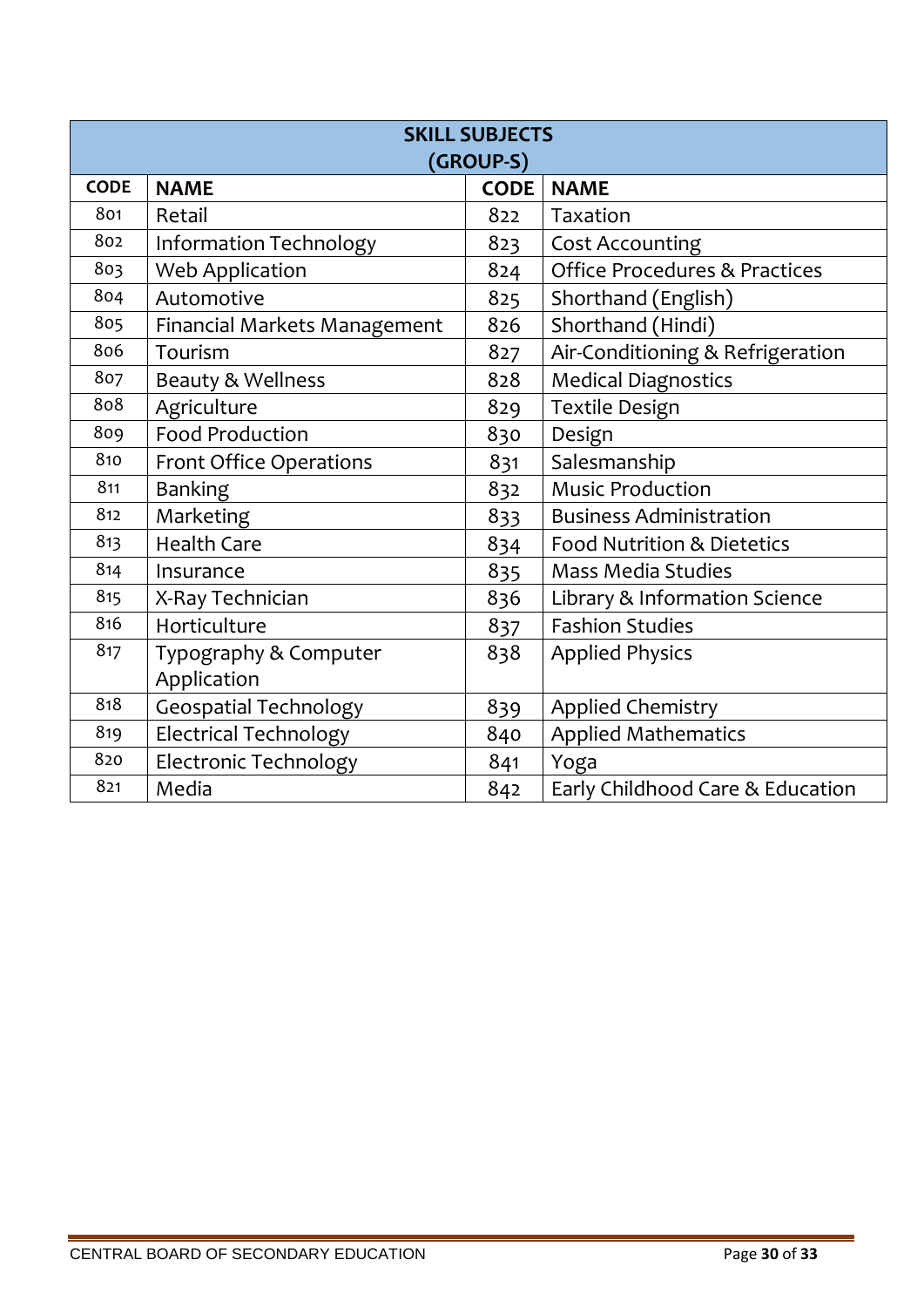# **FOR ANY QUERY OR HELP CONTACT FOLLOWING DURING OFFICE HOURS**

| <b>Regional Office.</b>                                                                                                                                                                                            | <b>Jurisdiction</b><br>of Regional<br><b>Offices</b>                                                                 | For any technical query<br>regarding<br>submission                                                                                                                                                  | For any examination<br>Online   related query                |
|--------------------------------------------------------------------------------------------------------------------------------------------------------------------------------------------------------------------|----------------------------------------------------------------------------------------------------------------------|-----------------------------------------------------------------------------------------------------------------------------------------------------------------------------------------------------|--------------------------------------------------------------|
| Regional Office - East Delhi<br>Central Board of Secondary<br>Education,<br>PS-1-2, Institutional Area,<br>I.P.Extn. Patparganj,<br>Delhi-110092                                                                   | East Delhi,<br>South East Delhi,<br>South Delhi,<br>South West Delhi<br>New Delhi,<br>Shahdara and<br>Foreign School | rodlicu@gmail.com<br>Tel:011-22236195<br>011-22236180                                                                                                                                               | Tel:011-22236195                                             |
| Regional Office - Chennai<br>Central Board of Secondary<br>Education,<br>Plot No. 1630 A, "J" Block,<br>16th Main Road<br>Anna Nagar West,<br>Chennai-600040<br>Tamil Nadu                                         | Andhra Pradesh,<br>Tamil Nadu, Telangana,<br>Puducherry and<br>Andaman & Nicobar Islands.                            | rochennai@cbse.gov.i<br>n<br>Tel.044-26164608,<br>044-26162264<br>Fax: 044-26162212                                                                                                                 | rochennai.cbse@<br>gmail.com<br>Tel.: 044-26164608           |
| <b>Regional Office -</b><br>Thiruvananthapuram<br>Central Board of Secondary<br>Education,<br>Block-B, 2 <sup>nd</sup> Floor,<br>LIC Divisional Office Campus,<br>Pattom,<br>Thiruvananthapuram -<br>695004 Kerala | Kerala and<br>Lakshadweep                                                                                            | rotrivandrum.cbse@<br>nic.in<br>Tel:0471-2534404 0471-<br>2534496<br>Fax:0471-2534406                                                                                                               | examcbse.tvm@gmail.<br>com<br>Tel: 0471-2987403              |
| Regional Office-Guwahati<br>Central Board of Secondary<br>Education, Shilpogram Road,<br>(Nr Sankardev Kalakshetra),<br>Panjabari,<br>Guwahati-781037,<br>Assam                                                    | Assam, Arunachal Pradesh,<br>Manipur,<br>Meghalaya, Mizoram,<br>Nagaland, Sikkim and Tripura                         | roguwahati.cbse@nic.i<br>n<br>Tel:03612334661<br>(Direct)<br><b>EPABX NO.:</b><br>0361-2331995, EXT.-30<br>Fax No.: 0361-2330992                                                                    | roguwahati.cbse@<br>nic.in<br>Tel: 0361 - 331995             |
| <b>Regional Office-Ajmer</b><br>Central Board of Secondary<br>Education,<br>Todarmal Marg,<br>Ajmer-305 030<br>Rajasthan                                                                                           | Gujarat and<br>Rajasthan                                                                                             | roajmer.cbse@nic.in<br>Tel:0145-2634114<br>011-2634119-(IX/XI<br><b>Registration Queries)</b><br>011-2634118<br>(Class X LOC Queries)<br>011-2634117<br>(Class XII LOC Queries)<br>Fax:0145-2421543 | roajmer.cbse@ nic.in<br>Tel:0145-2634114<br>Fax-0145-2421543 |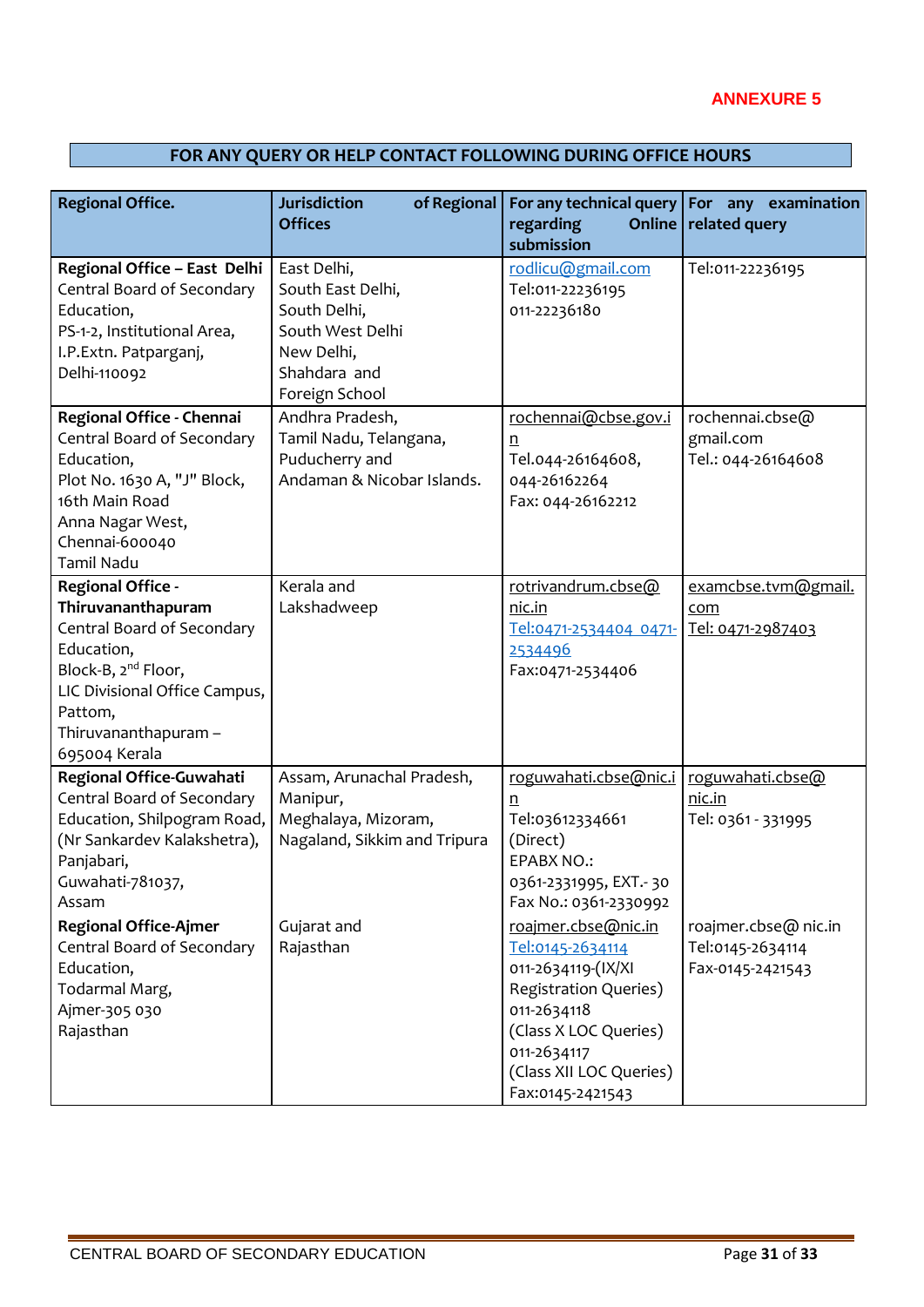| Regional Office-Panchkula<br>Central Board of Secondary<br>Education,<br>Sector-5,<br>Panchkula - 134152<br>Haryana                                                                               | Haryana and<br>Himachal Pradesh                                                                                                                                                                                                                                                                                                                                                                                                                                                                                                                                                                                     | ropanchkula.cbse@<br>nic.in<br>Tel:0172-2585193<br>0172-2583547<br>0172-2585577<br>Fax:0172-2585163                                                                                                     | Tel:0172-2521503<br>0172-2521507                                                                   |
|---------------------------------------------------------------------------------------------------------------------------------------------------------------------------------------------------|---------------------------------------------------------------------------------------------------------------------------------------------------------------------------------------------------------------------------------------------------------------------------------------------------------------------------------------------------------------------------------------------------------------------------------------------------------------------------------------------------------------------------------------------------------------------------------------------------------------------|---------------------------------------------------------------------------------------------------------------------------------------------------------------------------------------------------------|----------------------------------------------------------------------------------------------------|
| Regional Office -<br>Prayagraj(Allahabad)<br>Central Board of Secondary<br>Education,<br>35 B, Civil Lines,<br>M.G. Marg,<br>Allahabad(Prayagraj)-211 001,<br><b>Uttar Pradesh</b>                | Districts of Uttar Pradesh -<br>Ambedkar Nagar, Amethi,<br>Auraiya, Ayodhya, Azamgarh,<br>Bahraich, Ballia, Balrampur,<br>Banda, Barabanki, Basti,<br>Bhadohi, Chandauli,<br>Chitrakoot, Deoria, Etawah,<br>Farukkhabad, Fatehpur,<br>Ghazipur, Gonda, Gorakhpur,<br>Hamirpur, Hardoi, Jalaun,<br>Jaunpur, Jhansi, Kannauj,<br>Kanpur Dehat, Kanpur Nagar,<br>Kaushambi, Kushi Nagar,<br>Lakhimpur Kheri, Lalitpur,<br>Lucknow, Maharajganj,<br>Mahoba, Mau, Mirzapur,<br>Pratapgarh, Prayagraj,<br>Raebareli, Sant Kabir Nagar,<br>Shravasti Siddharth Nagar,<br>Sitapur, Sonbhadra,<br>Sultanpur, Unnao, Varanasi | roallahabad.cbse@nic.in<br>DIRECT LINE :<br>0532-2400434<br><b>EPABX LINE:</b><br>0532-2407970-72 WITH EXTN<br>-116 (COMPUTER CELL)<br>Fax:0532-2408977                                                 | roallahabad.cbse<br>$@$ nic.in<br>Tel:0532-<br>2407970-72                                          |
| <b>Regional Office-Dehradun</b><br>Central Board of Secondary<br>Education,<br>99, Kaulagarh Road,<br>Dehradun-248001<br>Uttarakhand                                                              | Uttarakhand and Districts of<br>Uttar Pradesh - Badaun,<br>Bijnour, J.P.Nagar/ Amroha,<br>Moradabad, Muzaffarnagar,<br>Rampur, Saharanpur and<br>Sambhal                                                                                                                                                                                                                                                                                                                                                                                                                                                            | roddn.cbse@nic.in<br>Tel:<br>0135-<br>0135-2757744,<br>2753250<br>(Extension-205)<br>0135-2753251,<br>0135-2753248<br>Mob No. 7579214383- Helpline                                                      | Tel:0135-2757744                                                                                   |
| <b>Regional Office-</b><br><b>Bhubaneswar</b><br>Central Board of Secondary<br>Education,<br>Plot No. 4,<br>Sailshree Vihar,<br>Chandrshekharpur,<br>Bhubneshwar-751021<br>Odisha                 | Chhattisgarh, Odisha and<br>West Bengal                                                                                                                                                                                                                                                                                                                                                                                                                                                                                                                                                                             | rocbsebbsr@rediffmail .com<br>robhubaneshwar.cbse@nic.i<br>n<br>Tel:0674-2548426,<br>$0674 -$<br>2542312,<br>0674-2548212(Extn 129), FAX:-<br>0674-2547312,<br>Helpline<br>Mobile<br>No.-<br>9853246315 | Tel:0674-2721712                                                                                   |
| <b>Regional Office-Patna</b><br>Central Board of Secondary<br>Education, Ambika Complex,<br>Behind State Bank Colony,<br>Near Brahmsthan,<br>Sheikhpura,<br>BaileyRoad,<br>Patna-800014,<br>Bihar | Bihar and Jharkhand                                                                                                                                                                                                                                                                                                                                                                                                                                                                                                                                                                                                 | ropatna.cbse@nic.in<br>Tel:0612-2295048,<br>0612-2295008,<br>0612-2295080                                                                                                                               | ropatna.cbse@nic.<br>in<br>ropatna.cbse@gm<br>ail.com<br>Ph<br>No.<br>0612-<br>2295048,<br>Ext. 24 |